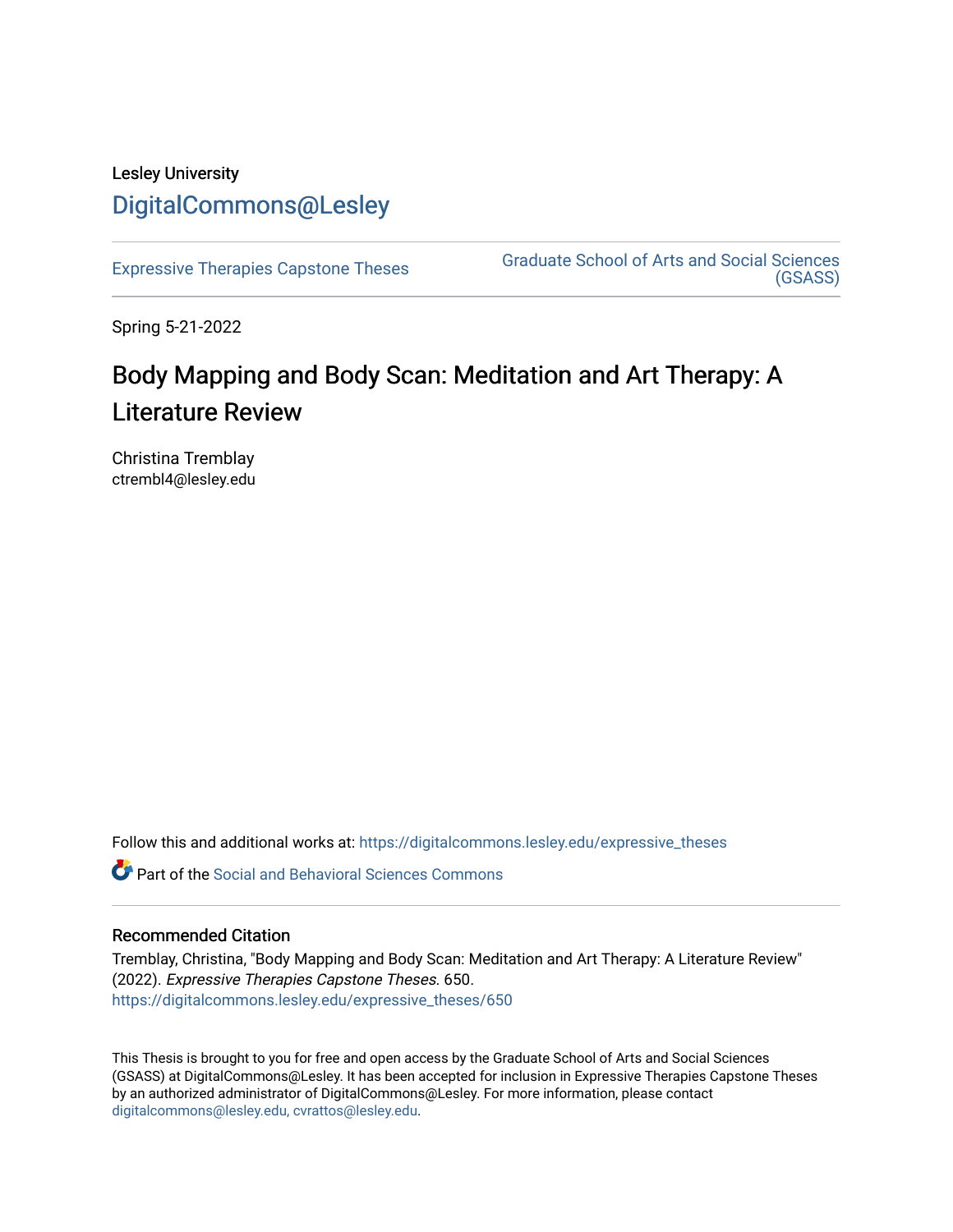# **Body Mapping and Body Scan: Meditation and Art Therapy: A Literature Review**

Capstone Thesis

Lesley University

May 21, 2022

Christina Tremblay

Denise Malis, Ph.D., LMHC, ATR-BC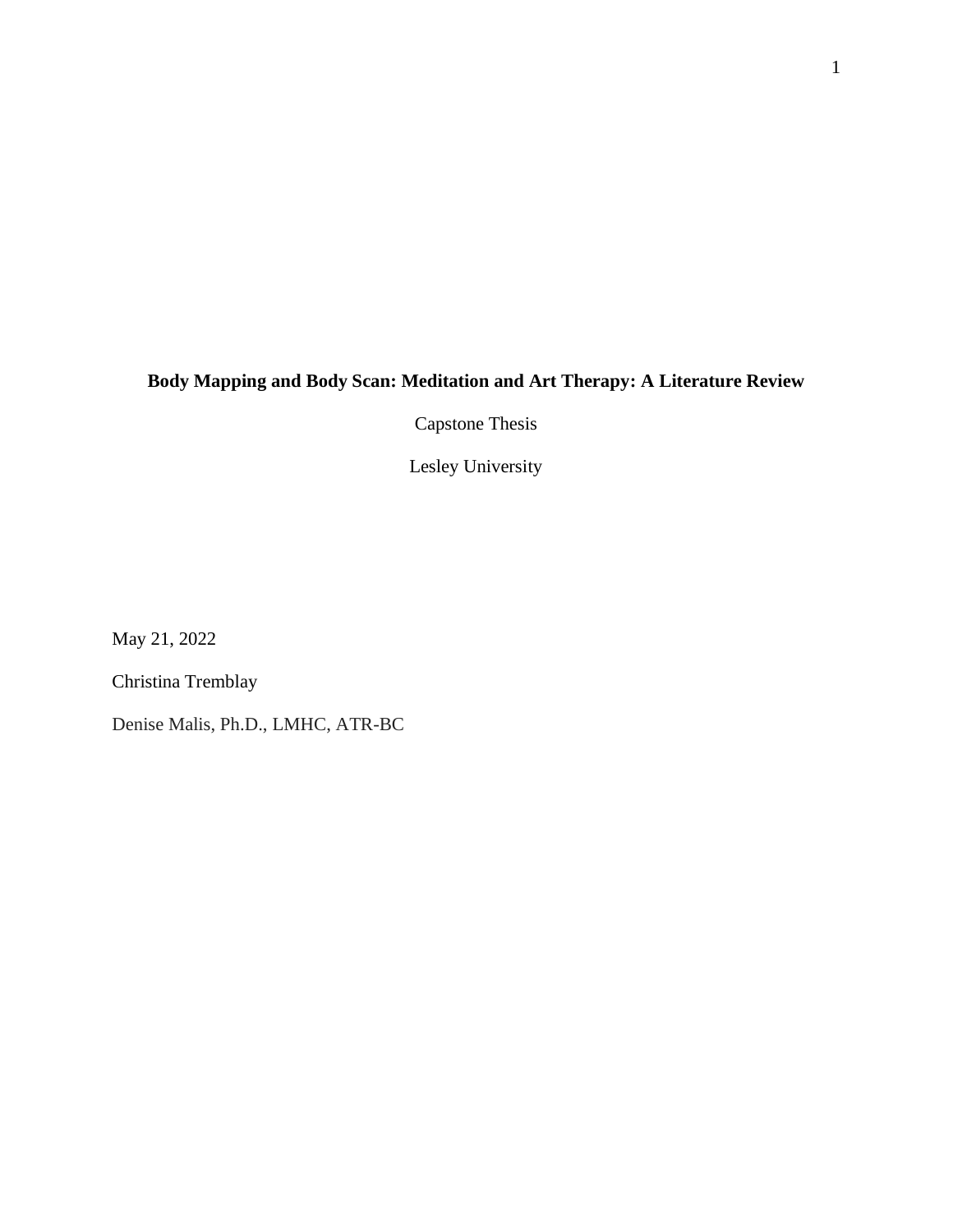### Abstract

The methods of body mapping, including if the research used both body scans and body maps, and who the populations served were the aims of the research. Two published body mapping manuals were found by Gastaldo et al., (2012) and Solomon (2002). Informed consent and ethical considerations were of high priority. The findings consisted of no concrete method for conducting and creating body maps. Art therapists were not a part of the research teams. Body maps were used mostly with female identifying participants, most of which were adults. The major gap in the research consisted of external validity (Gastaldo et al., 2012; Solomon, 2002).

*Keywords:* body scan, body map, mindfulness, art therapy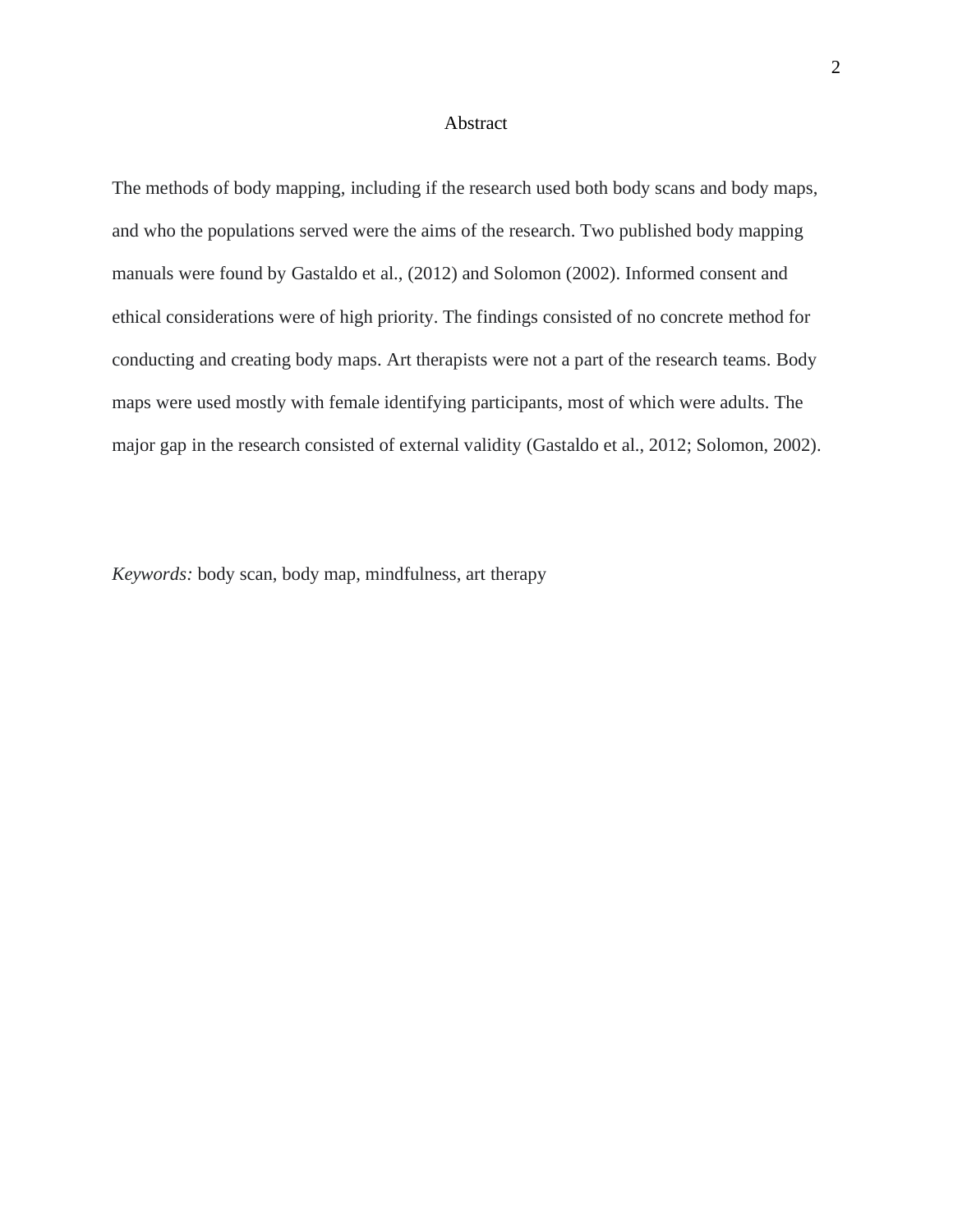Body Mapping and Body Scan: Meditation and Art Therapy: a Literature Review

### **Introduction**

The motivation behind this thesis is multifold. The hypothesis is to assess the various methods of body mapping, to determine which research applies to both body scans and body maps, and to establish whom body mapping is mostly practiced with. Body scans consist of a meditative state in which one brings their attention to the various portions of their body to bring awareness to the parts, and then the whole (Mahlo & Windsor, 2021). Body mapping is an artistic process within art therapy where the participant expresses meaningful symbols and experiences using a body outline to define the locale of the focus (Jager et al., 2016). Body mapping and body scans are therapeutic approaches based in mindfulness (Kabat-Zinn, 2014). There is no instruction manual in relation to the body mapping experiential so how the body map is conducted is noted (Jager et al., 2016; Kogan & Bussolari, 2021; Lys, 2018; McCorquodale & DeLuca, 2020).

### **Literature Review**

## **Historical Context and Current Theoretical Orientations**

In order to understand body mapping and body scans, the factors that contribute to its success must be comprehended. Body mapping and body scans are based on the theoretical framework of mindfulness. Mindfulness is comprised of the recognition of the present where one withholds judgment. It is often correlated and recognized as starting from the Buddhist practices of meditation; however, the recognition of the present moment is not a new concept and can be found in Taoism, yoga, Buddhism, and Native American wisdom (Kabat-Zinn, 2014). Mindfulness is an active change in perception and mindset focused on potential happenings that may be negative as well as positive in nature or perspective. Being open to, fully present, and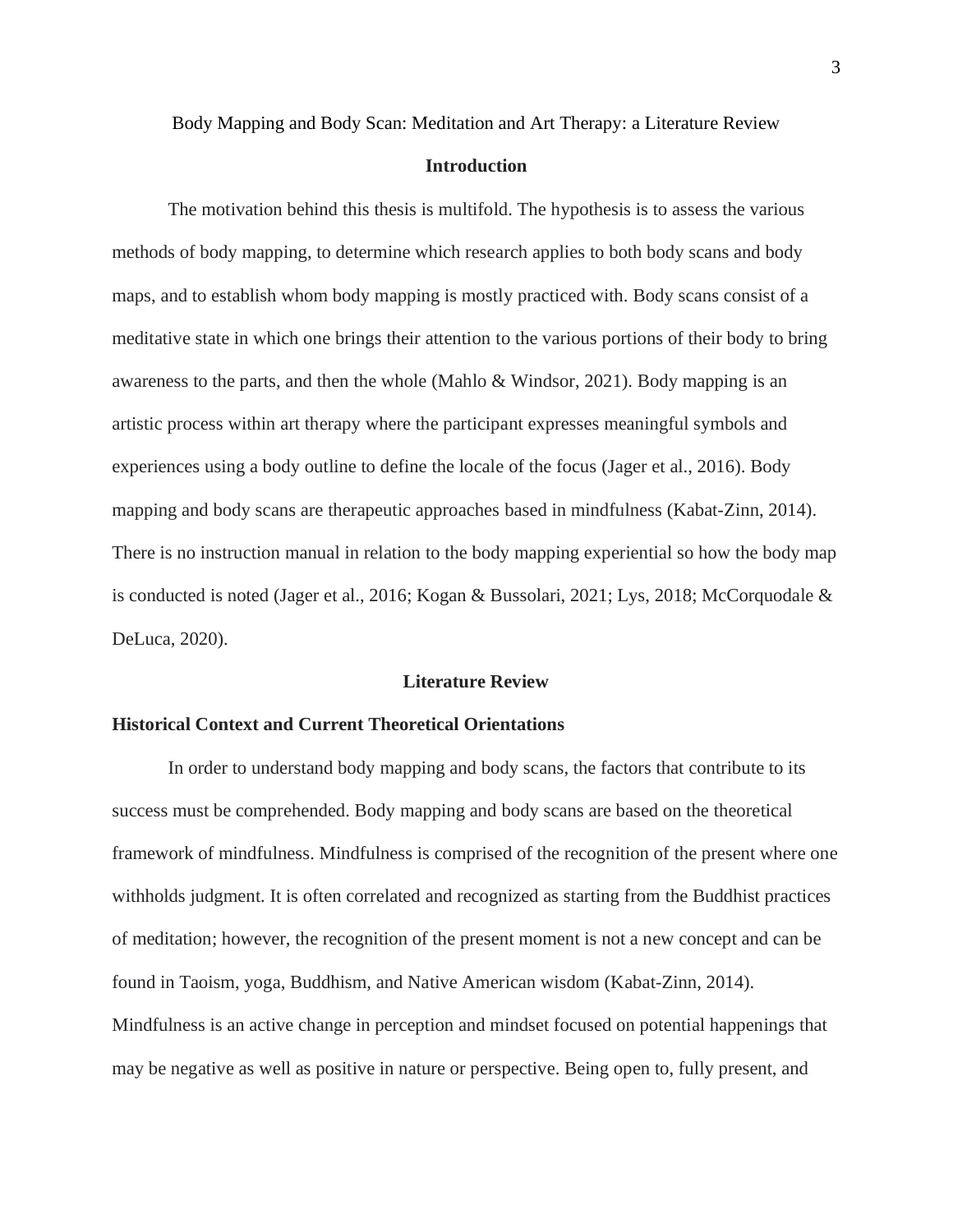cognizant of happenings that occur with kindness has been shown to effectively improve resilience, self-regulation, affective well-being, and subjective well-being (Kabat-Zinn, 2014; Mahlo & Windsor, 2021).

There are a variety of practices that fall under mindfulness meditation, one of which is the body scan. The body scan connects the mind and the body more deeply by actively drawing focus to how the various parts of one's body are feeling. Once the various body parts are noticed, the individual turns their attention to how their whole body is feeling. As previously stated about mindfulness, the individual should observe what happens without discrimination or reaction (Dambrun et al., 2019; Kabat-Zinn, 2014; Mahlo & Windsor, 2021; Schultchen et al., 2019). The action of checking in with segments, and then reflecting on the whole, can allow one to reflect on their knowledge of the average versus the current or immediate moment (Mahlo & Windsor, 2021).

The practice of body scans can lead to insights into a person's patterns in behavior, as well as aid in emotional regulation and reactiveness to perceived negative situations. Body scans can also assist in reactivity and emotional regulation for future contingencies. The delineation and reflection of a person's state of being, versus their more generalized trait of being, can lead to different reactions to situations thus allowing one to avoid limiting assumptions in inferences. This can allow the person to experience life more subjectively whole and with greater enjoyment due to more clarity and introspection (Dambrun et al., 2019; Kabat-Zinn, 2014; Mahlo & Windsor, 2021; Schultchen et al., 2019). An individual's reactions and thoughts about occurrences may not reflect reality, so introspection allows one to acknowledge their feelings and cross-examine them against the event. This allows a clearer grip on reality and a foundation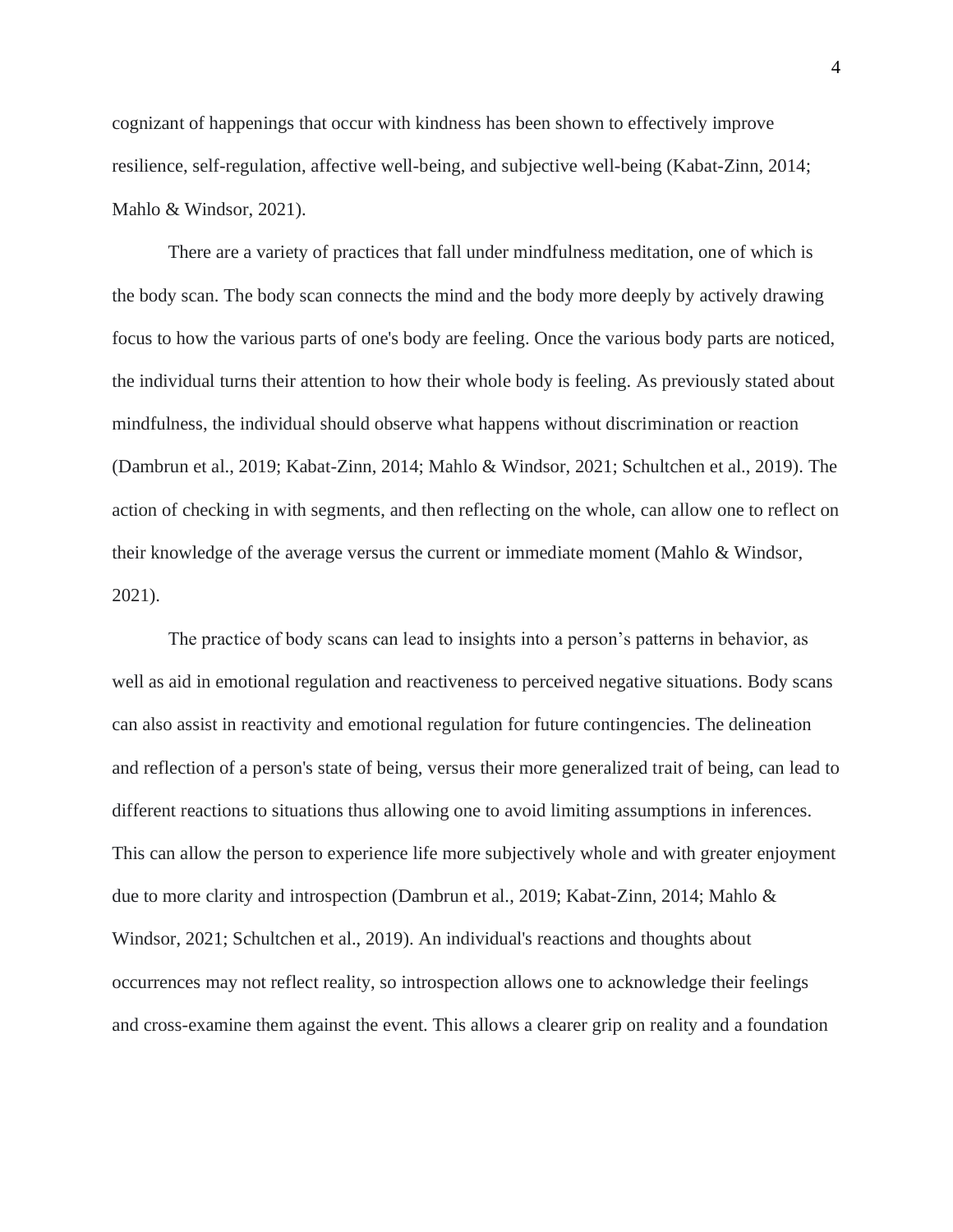of clarifying motivations or reactions thus allowing one a deeper understanding of the self (Kabat-Zinn, 2014; Mahlo & Windsor, 2021; Schultchen et al., 2019).

The expressive arts therapies including art therapy are heavily based in Western theoretical psychology but use creative means to assist clientele in a less verbally focused manner (Machiodi & Perry, 2015). Art therapy interventions that are mindfulness-based have been previously utilized with a variety of diverse populations and substantiated by not only qualitative research but also quantitative research. Art therapy has often correlated and integrated mindfulness practices (Futterman-Collier & Wayment, 2021; Lubbers, 2019; Malchiodi & Perry, 2015; Rappaport, 2010; Solomon, 2002; Wayment et al., 2015). Body mapping is where art therapy and mindfulness can combine to engage in the process of understanding and connecting embodied experiences (Gastaldo et al., 2012; Jager et al., 2016; Solomon, 2002). There is no concrete template or single methodology for body mapping (Jager et al., 2016; Skop, 2016). However, there are two published manuals found within the research for body mapping (Gastaldo et al., 2012; Solomon, 2002). Gastaldo et al. (2012) utilized body mapping for research purposes whereas Solomon (2002) used it as an extension of art therapy (Boydell et al., 2020; Gastaldo et al., 2018; Gastaldo et al., 2012; Solomon, 2002; Skop, 2016). Both Gastaldo et al., (2012) and Solomon (2002) explained that body mapping should include a life-sized tracing of the participant, symbols and imagery to portray meaning, verbal interviews, and a key to understand the symbols (Gastaldo et al., 2012; Gastaldo, Rivas-Quarneti, and Magalhães, 2018; Jager et al., 2016; Solomon, 2002). Three articles were based on health researchers that implemented body mapping with patients: Cornwall (1992), Orchard (2014), and Orchard et al., (2017). The three latter were found to be a basis for body mapping in addition with healthcare education and needs (Cornwall, 1992; Orchard 2014; Orchard et al., 2017).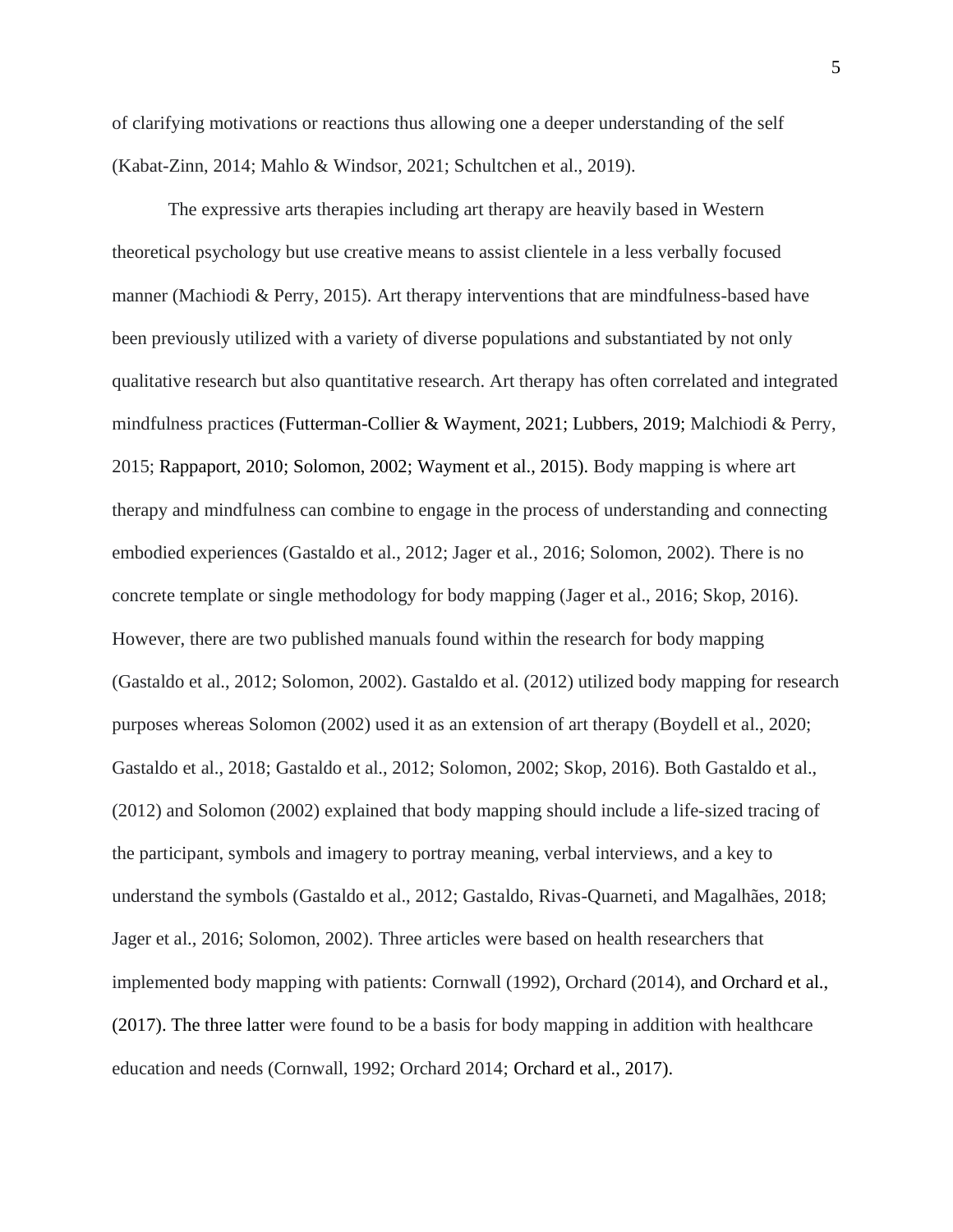In conjunction with Solomon, (2002) there are two additional theoretically based art therapy practices that utilize the body scan meditation preceded by means of artistic intervention. Mindfulness-Based Art Therapy (MBAT) and Focusing-Oriented Art Therapy (FOAT) both use body scans, body maps, and other arts-based interventions. Although there is ample research about MBAT, FOAT is less known, and less researched (Futterman-Collier, & Wayment, 2021; Lubbers, 2019; Rappaport, 2010; Solomon, 2002; Wayment et al., 2015). FOAT stems from a theory based on Gendlin (1981), humanistic psychology, holistic approaches, and mindfulness while incorporating a focus on safety and art therapy (Gendlin, 1981; Lubbers, 2019; Rappaport, 2010).

#### **Method**

The terms searched were as follows: body mapping, body map, body scan, focusing oriented art therapy, FOAT, focusing-oriented, creative arts therapies, art therapy, expressive therapies, and mindfulness.

When searching through the digital library of Lesley University, "only available on Lesley" was deselected and more research was found. If an article was of particular interest and could not be located through Lesley's library, Google Scholar was searched. Art reflections were created after researching correlated factors and articles. Non-peer-reviewed articles were excluded. If there were any ethical concerns, the article was excluded including resurging trauma by using traumatic videos or similar instances. Two literature reviews focused on body mapping were included in the current research to compare findings (Gastaldo et al., 2018; Jager et al., 2016). Three articles that focused on youth were included (Boydell, 2018; Davy, 2014; Lys, 2018). Most of the research included was centered on adults consisting of nine articles (Dennis, 2020; Dew, 2018; Harries et al., 2019; Jalambadani & Borji, 2019; Lubbers, 2019; Macken et al.,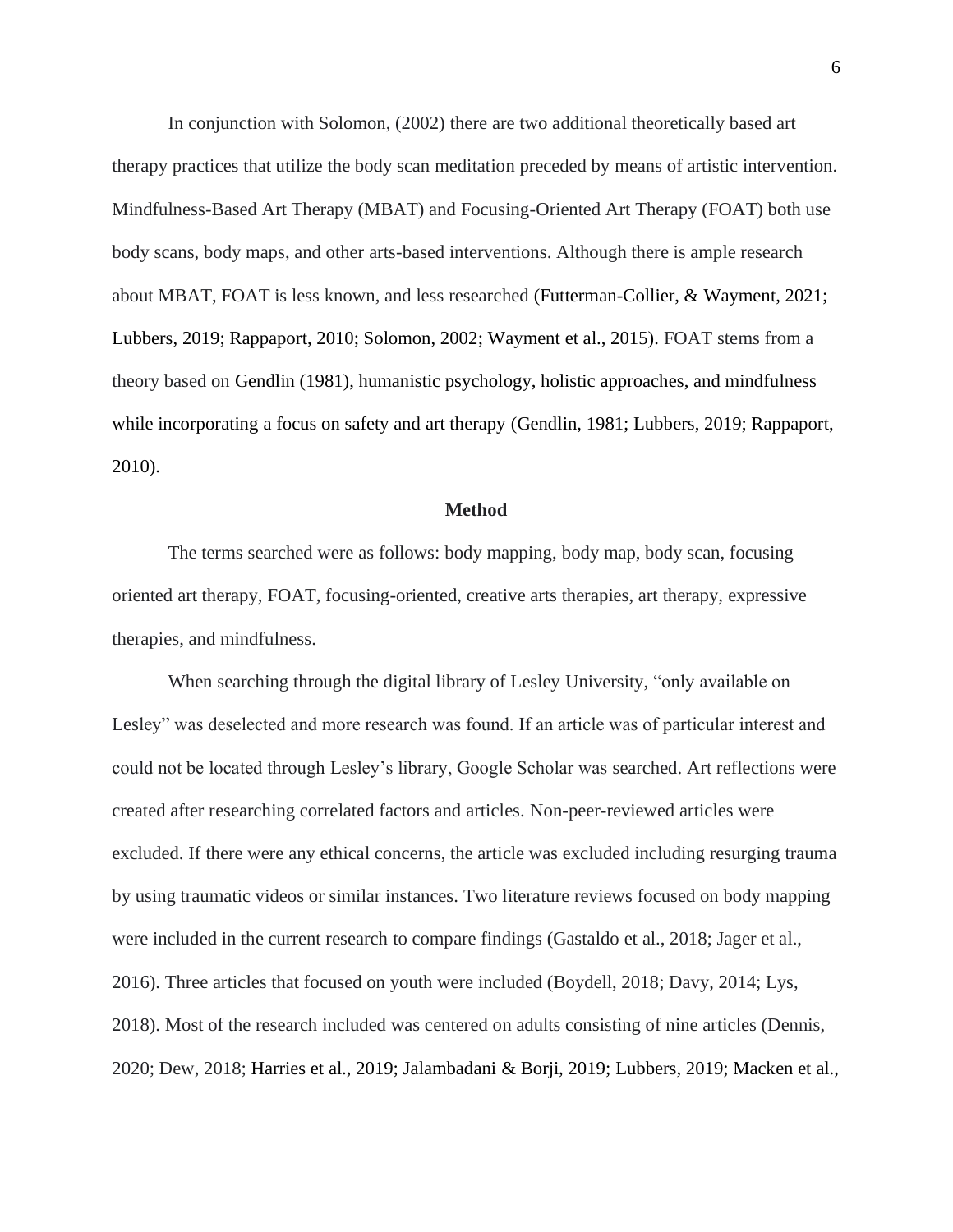2021; McCorquodale & DeLuca, 2020; de Souza et al., 2021; Ryan, 2022). Only one article was included on elders (Skop, 2016). Two additional articles were added on virtual, digital body scan maps (Schino, 2021; Volynets, 2020).

# *Analysis-Based Articles*

In order to gain a better understanding of the historical theories of body mapping as well as clarity on previous gaps of literature, two critical analysis-based articles were included. Jager et al., (2016) conducted a meta-analysis to identify the available literature on body mapping and to provide points for future research. The researchers based the conditions of body mapping on Solomon's (2002) art therapy-based methodology (Solomon, 2002). The studies included in the research came from Canada, South Africa, Australia, and the final study included Mexico, Spain, and the United States. Jager et al., (2016) composition of results found that body mapping was mainly used as a means for visual storytelling, political advocacy, and another form of communication. Some of the benefits noted from their research are as follows; self-awareness, support from peers, enjoyment of the process, improvement in self-esteem, and a chance to explore one's own societal or cultural experiences and views (Jager et al., 2016; Solomon, 2002).

Gastaldo et al., (2018) researched and conducted a critical narrative synthesis of the available body mapping literature that met their criteria. Most of the research did not describe how the body mapping was conducted. Gastaldo et al., (2018) used an ATLAS.ti software to assess each paper's hypotheses, methodology, and findings. Most of the studies were based in Canada 26% and 30% of studies were conducted in South Africa. The majority of studies were centered on health topics, and 54% of articles had adult participants. There was limited data on people living with disabilities and no data about seniors were found. Storytelling, raising awareness, and as a secondary analysis were all reasons why body mapping was chosen. The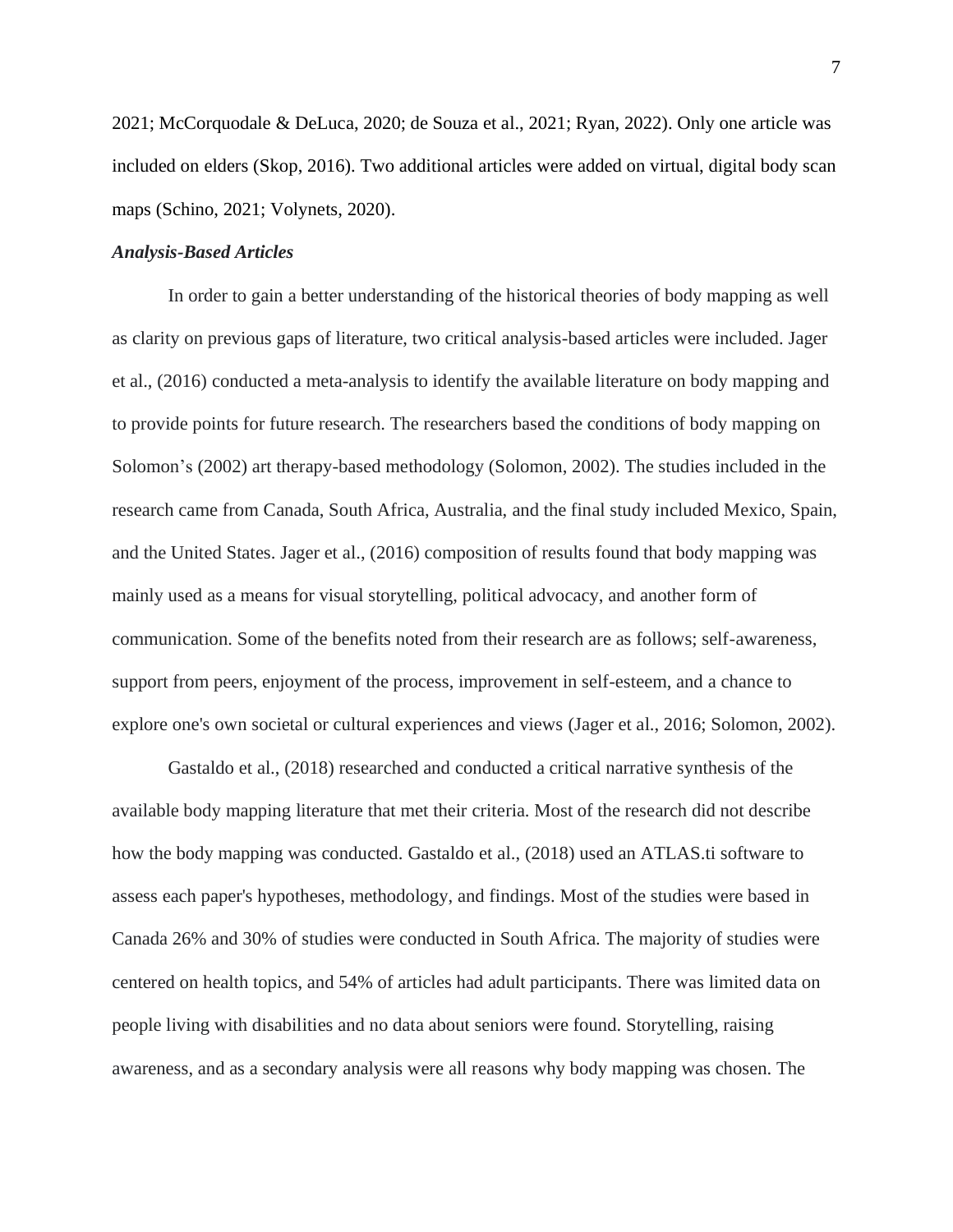results found that facilitators play a large role in the success and supportive nature of the body mapping process. Artistic ability and logistics were listed as challenges as well as data analysis due to the qualitative nature of the experiential (Gastaldo et al., 2018).

# *Youth Focused Research*

There were a limited number of youth-based literature available that met the criteria. The first research article consisting of youth participants. Davy et al., (2014) invited three participants aged 13, 15, and 17 to partake in a body mapping workshop in the context of expressing their personal transition stories in transitioning to Ontario, Canada. All three participants were refugee youth and received informed consent. Davy et al., (2014) based the body mapping on prior research established (Davy et al., 2014; Gastaldo et al., 2012; Solomon, 2002)**.** The participants reported being self-conscious about their artistic and creative abilities which may have affected the research. Researchers took field notes, partook in reflexive journaling, and each transcript was reviewed for biases, first impressions, as well as issues. The production, audience associated with experiencing the transition stories, and body mapping, as well as the image created, were assessed. All the findings were qualitative and described within three phases. The three phases were pre-arrival, arrival, and settlement. The settlement portion was considered to be ongoing as the youths began to adjust to Canadian life. The findings supported the appreciation for the education the youth was received as well as their feelings of safety. Some barriers noted were language discrepancies and anxiety. All youth were fortunate in that they learned English before transitioning to Canada. Notes of resilience were centered on family, friends, and plans for a better future. Each participant was given the option to give a message to other youths experiencing being a refugee, which all partook in (Davy et al., 2014).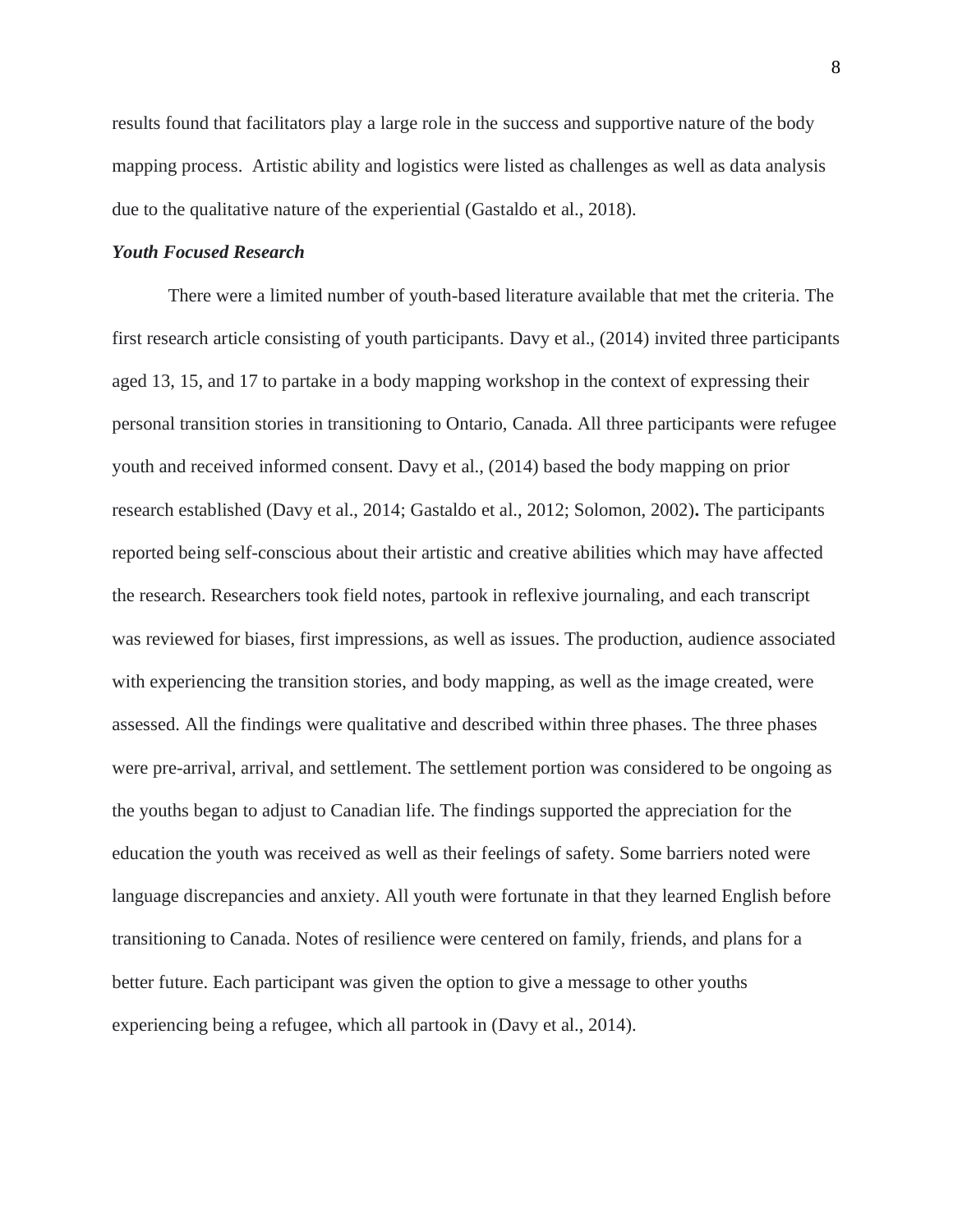The second article critically assessed was designed to investigate youth's experiences in relation to their psychosis through body mapping. All participants were clients of a mental health facility in Australia called the Bondi Centre. Boydell et al., (2018) specifically sought to understand the treatment approaches in addition to the incorporation of an added physical health intervention. There was a second area of interest for the research which was to assess the effects of body mapping on this population in residential care. Boydell et al., (2018) obtained ethical approval from the Local Health District Human Research Ethics Committee to conduct the research. Five participants fully engaged in the sessions and thus were included in the research. All participants were required to be over 18 years of age. Written consent was obtained from all participants (Boydell et al., 2018).

The workshops were based on the research-based approach by Gastaldo et al., (2012) Gastaldo et al., 2012). A total of four two-hour sessions took place. The communal group environment was also noted as enjoyable and thought-provoking. Before each body mapping session, a mindfulness body scan meditation was applied and experienced. Although there were only two sessions, the five members of the body mapping experiential found the experience therapeutic. The themes found amongst the participants body maps were storytelling and deep introspection on their experiences with their mental illnesses. The final major theme discovered was the ability for hope and a positive future (Boydell et al., 2018).

The third research was conducted along with Fostering Open eXpression among Youth (FOXY) which was created with and for youth as an arts-based form of intervention. FOXY is trans-inclusive and developed to be female identifying based. Adult facilitators hold traumainformed workshops within various schools. The workshops use a peer education model with peer leaders and a core value of strengths-based mental health interventions. Lys, (2018)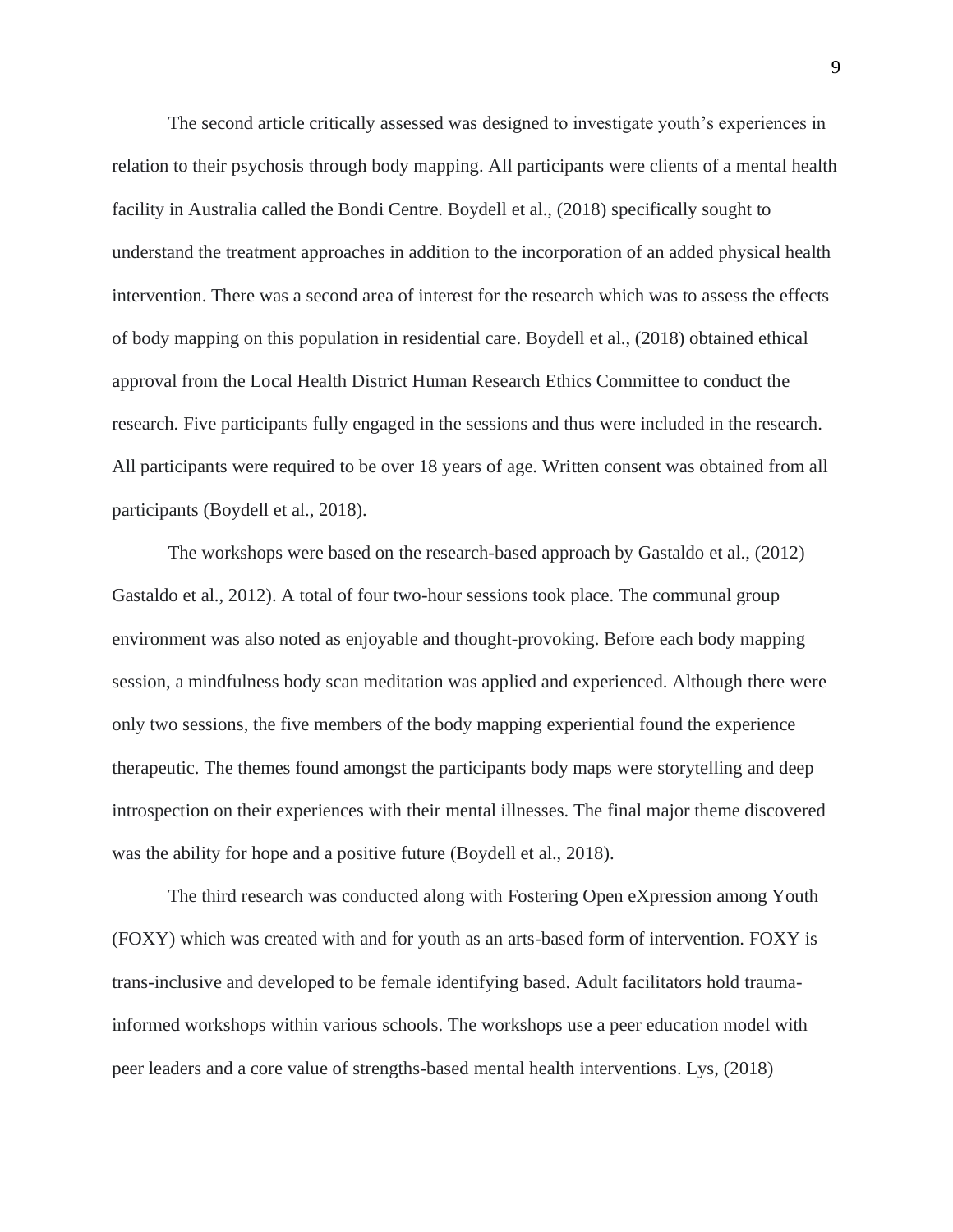conducted a social-ecological theoretical study alongside FOXY that applied body mapping to assess interpersonal relationships, six schools participated in the FOXY intervention in northwest Territories of Canada (Lys, 2018).

The body mapping workshops lasted one day and used purposive sampling. The participants included N=41 youth that identify as women aged 13 to 18 with a mean age of 14.34. Of the participants, 90% identified as Indigenous or Aboriginal consisting of Métis, First Nations, or Inuit. A total of 18 (44%) resided in a two-parent household and 11 (26%) in a single-parent household. Five participants (12%) reported living with foster parents or within a group home and seven (17%) lived with extended family. Guardian consent was required to participate in the research, and the young women were given written informed consent (Lys, 2018).

Trained facilitators held the body mapping workshops that lasted over one and a half hours with eight guided visualizations. The visualizations were simplified from Gastaldo et al., (2012) and Solomon's (2002) body mapping protocol (Gastaldo et al., 2012; Solomon, 2002). A pilot study was conducted and adjustments were made on the clarity of instruction before the official workshop was conducted. The adjustments allowed an increase in the transparency of the researchers' findings. Once the body mapping portion of the workshops was completed, in-depth interviews took place in a private room, audio recorded, and transcribed verbatim. Each participant was coded with an identification number and their artwork was photographed. The body scans were offered to be taken home by the participant, and a list of territorial, local, and national sexual and mental health resources were given due to all except one participant lacking any mental health resources. Lys (2018) also ensured that each participant was aware and able to work with a community counselor if wanted or needed (Lys, 2018).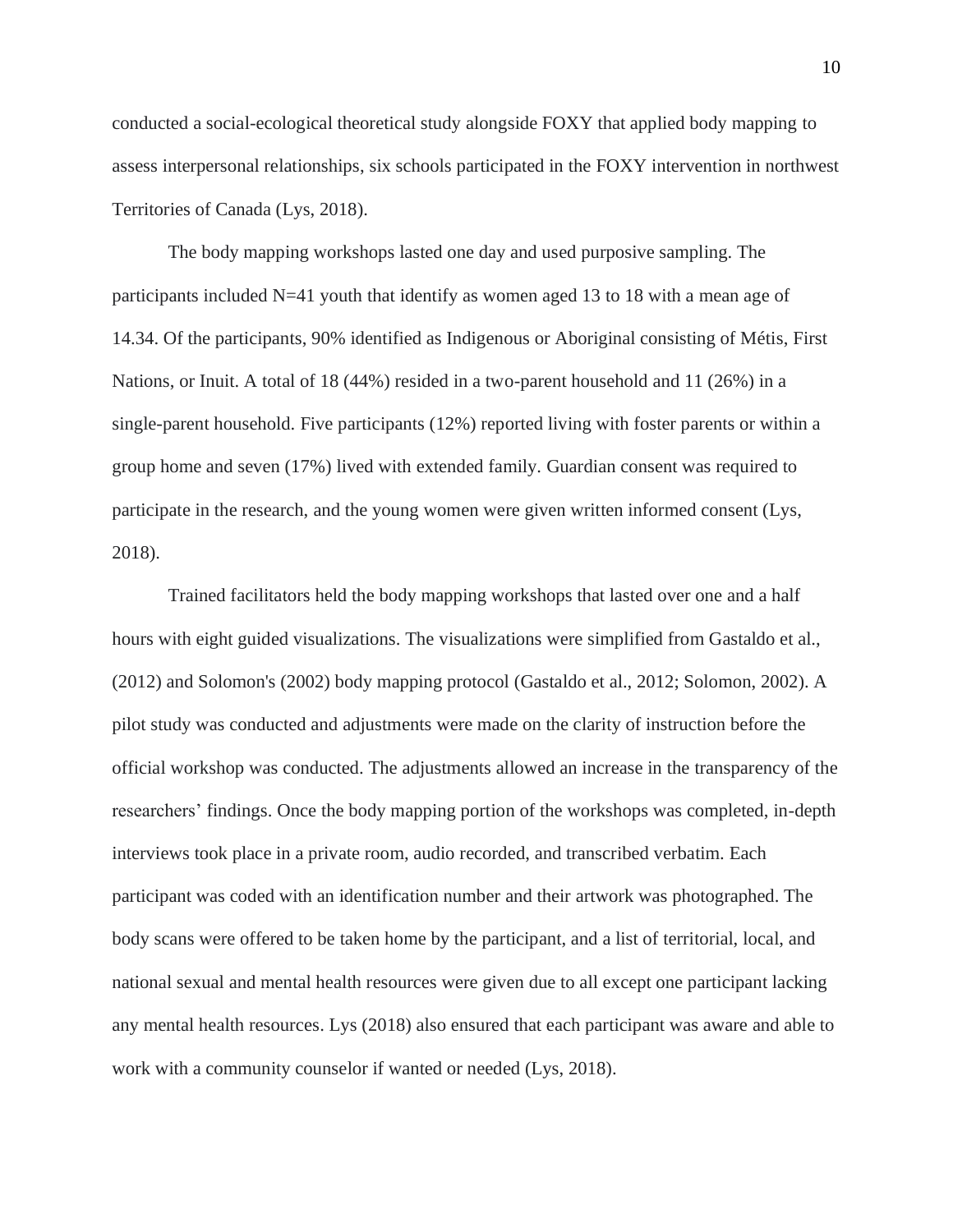A 32-item consolidated checklist was used to report the qualitative information collected and interviews were cross-checked to ensure reliability. Themes were identified as the interviews were entered into ATLAS.ti Mac software (version 8.1.3), not before. The themes were analyzed through interview explanations of intrapersonal, environmental, societal, and interpersonal, all under the umbrella that is the social-ecological influences. A wide variety of mental health concerns were self-identified by the women that participated in the study. Anxiety, drug abuse, suicidal ideation, bipolar disorder, depression, self-harm, and post-traumatic stress disorder were the most reported. Sexual assault, bullying, family violence, child abuse, and intergenerational trauma were all reported. Coping strategies were recorded and included finding strength among their Indigenous cultures, grounding through nature, social support, religion, and expression through the arts (Lys, 2018).

Cultural symbols were depicted within the body maps including the Aurora Borealis, music, moccasins, feathers, crosses, and dream catchers. Familial relationships were both noted as imperative supports but also hindrances if strained. One common note of strain was noted in correlation with excessive familial consumption of alcohol. Godparents, cousins, grandparents, and aunts/uncles were prevalent family support systems who were mentioned frequently. Body mapping created in a trauma-informed environment that was supportive during the exploration of interpersonal and intrapersonal experiences. Strengths-based strategies were acknowledged, and nature was used for resiliency and grounding. The highest-ranked mental health support was found in interpersonal relationships, mainly with other women and peers. A resounding lack of mental health support and access was noted (Lys, 2018).

# *Adult Centered Research Articles*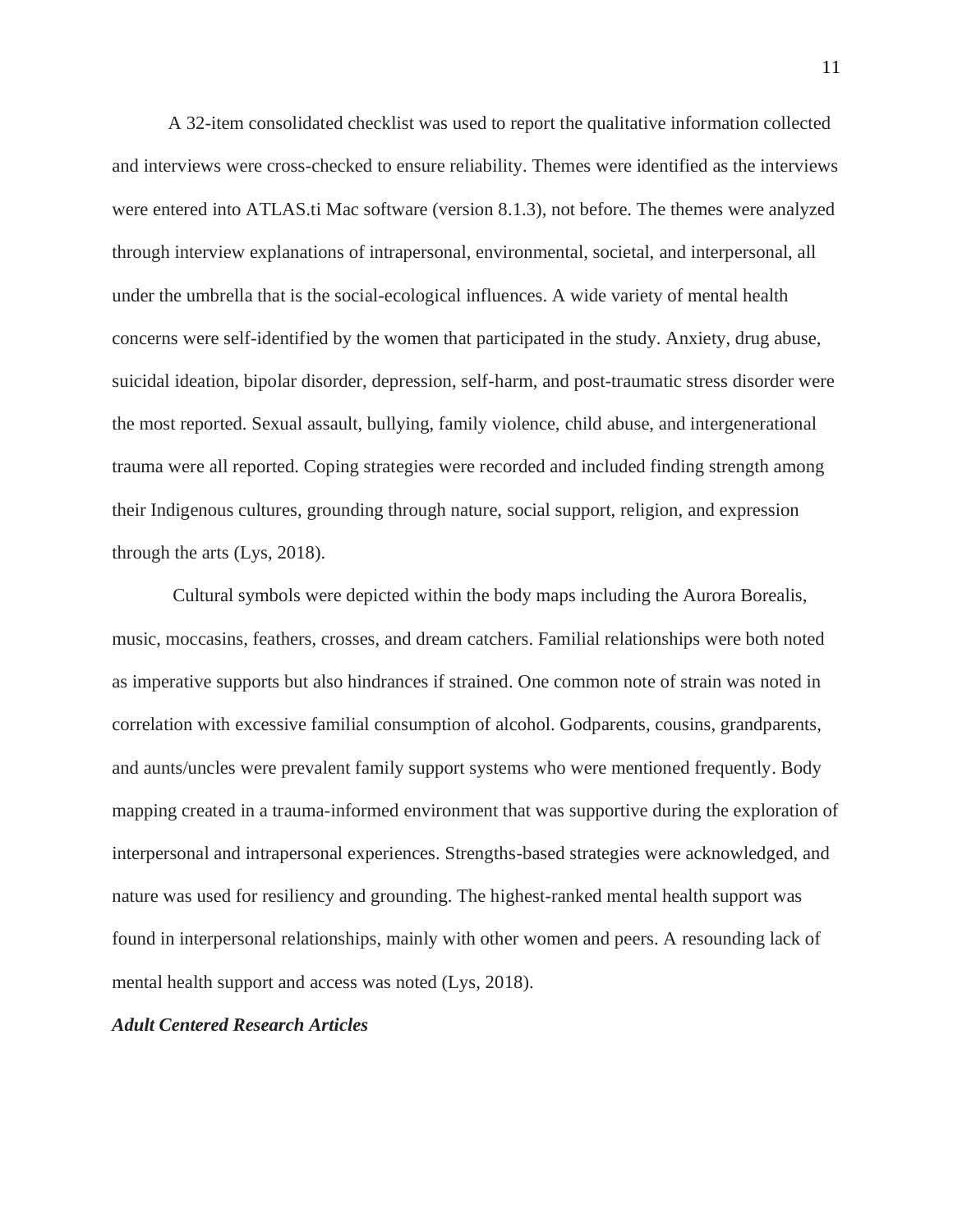Most of the research available on body mapping consisted of adult participants, the first of which was conducted from Dew (2018). The first session was a group session format whereas the second study was individually based: each study was completed using purposive sampling. Participants in the first study were required to be over 18 and have a cognitive disability. Participants in the second study had to be between 16 and 26 years of age and have complex needs related to supporting daily functioning, no male or female participant data was released. Participants chose a pseudonym and received a \$50 voucher per day. For the purposes of the research, paid workers had to be instructed to assist rather than control the participant's engagement in the art session. Dew (2018) based their intervention on Solomon (2002) and Gastaldo et al., (2012) (Gastaldo et al., 2012; Solomon, 2002). The sessions consisted of two days each with three-hour-long sessions (Dew, 2018).

The body mapping was framed in a storytelling context. Data was analyzed using a data software called NVivo (version 11) and used an axial embodiment approach. The research found body mapping to be useful in future planning for those with a disability by allowing motivations and important goals to be labeled. Body mapping allowed for a deeper engagement in drawing and personal reflection. The results also showed that body mapping could be empowering for participants, giving them a sense of power over their experiences and perspectives. Facilitators were specifically instructed to inform the participants that they could tell as little or as much as they were comfortable with in order to combat upset or trauma resurgence. An interesting thing to note was that the feelings the participants were experiencing were always placed within the head or stomach. Researchers however did not use dual coding in the second study and all the data was self-reported (Dew et al., 2018).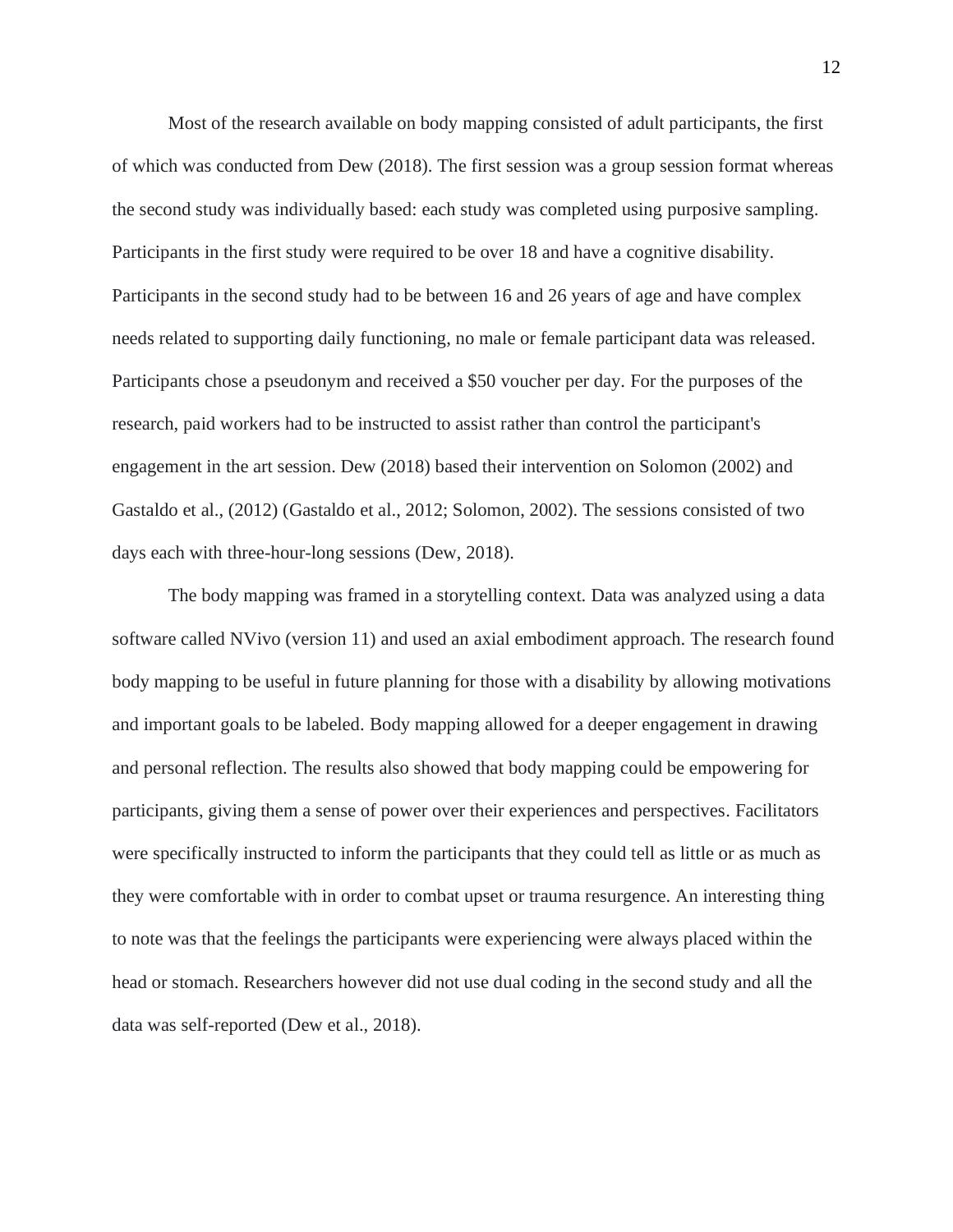The first study based only on women was McCorquodale and DeLuca's (2020) study which applied body mapping as storytelling. They conducted a phenomenological-based study consisting specifically of mothers with young children. The mothers  $(N=7)$  were required to work at least part-time, most participants working full-time. The supplies offered were as follows: wooden figures, magazines, mirrors, glue, scissors, pencils, markers, beads, charcoal, washable paint, and scissors. McCorquodale and DeLuca (2020) asked for written responses that elaborated on the participants' body maps. There were two phases of assessment. In the first phase, the participants tried to understand their intentions for the body mapping session. The second phase involved the researchers' discussing themes based on what was previously discussed using critical questions with participants. The composition of the body map as well as the symbols were included in the second phase (McCorquodale & DeLuca, 2020).

Researchers noted that participants in the group setting were less concerned with their artistic abilities compared to the participants that decided to create individually. The results found a great level of socio-political commentary and were found to be very thorough in the discussion. Confidentiality is difficult in a group setting but the researchers sought ongoing consent throughout the whole process. McCorquodale and DeLuca (2020) also offered cutouts of women to use instead of tracing their bodies in case of discomfort or anxiety. McCorquodale and DeLuca (2020) did use the participants' responses about the body maps to guide their analysis, using key words and phrases as well as explanation about aesthetic choices. McCorquodale and DeLuca (2020) noted that some participants minimally participated in the artmaking, leaving most of their body maps blank (McCorquodale & DeLuca, 2020).

The second woman focused research study was conducted in the Western Cape South Africa that included reproductive-aged women. The study did consist of some men, but that data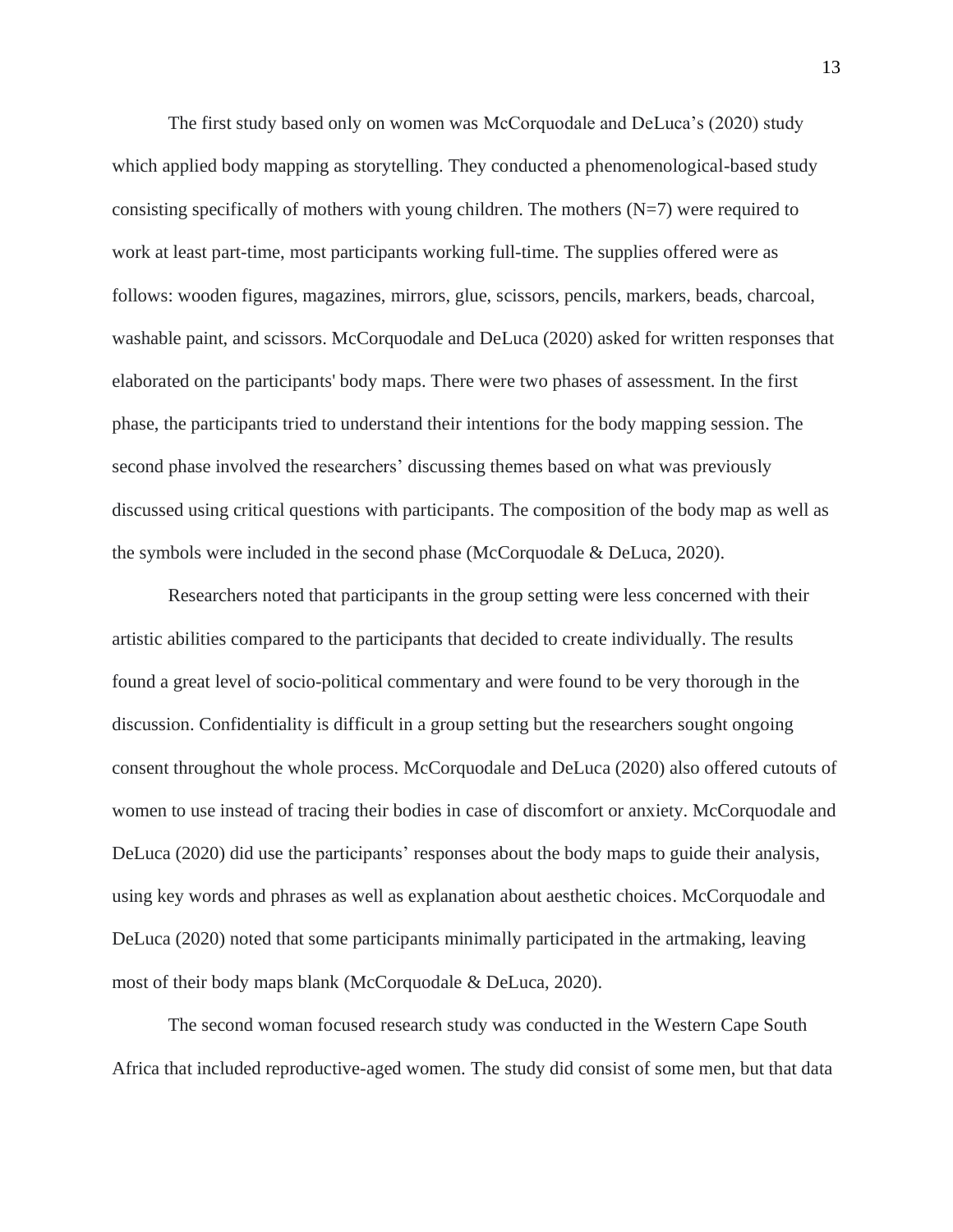will be featured in another area of research. There were 85 total participants consisting of 57 women. The participation was based on convenience sampling. The involvement was voluntarily centered and included unmarried and married women between the ages of 18 and 45, the mean being 27.2 years. A community outreach employee aided in recruitment. All those that joined in on the research workshops were allocated ZAR150 per day. Informed consent was dispersed to all members of the workshops as well as approval for the recordings and photographs taken. Some women asked to be photographed with their body maps and a choice was given to opt-out of photographs (Harries et al., 2019).

Harries et al., (2019) held six body mapping workshops lasting between one and two days. A woman that was a trained facilitator held each workshop which consisted of between 7 to 12 participants. The workshops used both life-sized body maps as well as small, self-drawn, body maps. Four methods were used to collect data including body maps, workshops, and individual interviews, as well as group discussions at the end of the session. For the purpose of the research, only information on the verbal consultations with the women and their body maps was included. The dialogue of the consultations was centered on the methods to prevent unintended conceptions, the female reproductive system, contraception choices including usage, as well as the female sexual health system (Harries et al., 2019).

The data analysis was comprised of discussions that were recorded digitally and then transcribed. All of the transcripts were reviewed by two research team members to ensure exactness. Researchers inspected the body maps as well as the images of contraceptive timelines as well as the written text on the body maps. The written text was manually recorded for every group member. Once the body map was completed, an individual discussion was facilitated. After all the body maps were completed, individual body maps were presented as well as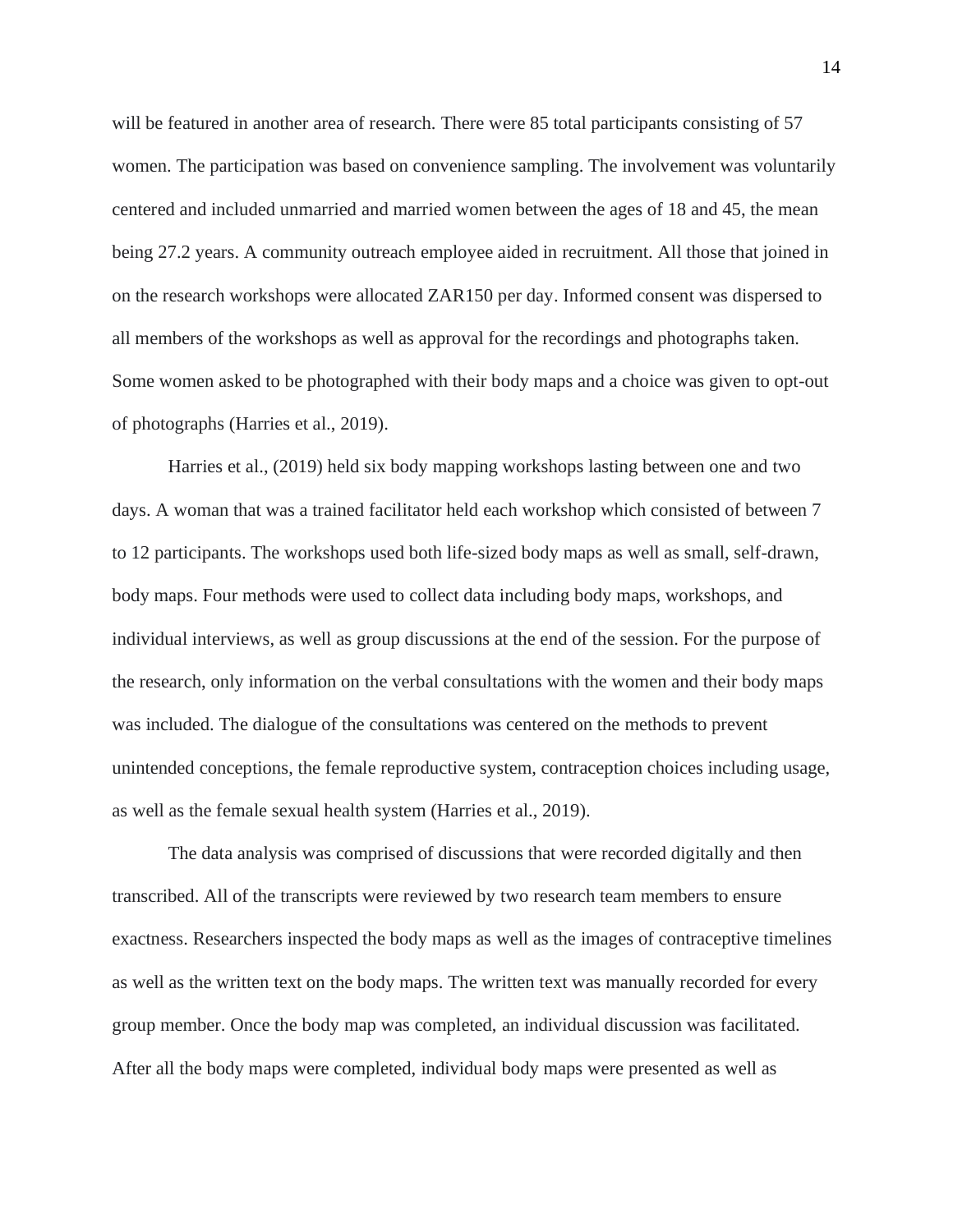discussed with group members and facilitators. The data was then coded manually to include the annotated difficulties, questions, or concerns that arose. Researchers considered the potential to incorrectly interpret the body maps so they employed a triangular system consisting of the discussions, workshop observations, and visual data. The established themes found were a need for more education on various contraception, the female anatomy, and how contraceptives work. The women reported gaps within their knowledge of these areas and which in turn affected their ability to make use of contraceptives. Many of the gaps found were in relation to unsupportive health care workers (Harries et al., 2019).

The third article that consisted of only women  $(N=14)$  was centered on a Brazilian neighborhood experiencing impoverishment. The purpose of the research was to explore selfperceptions about stressors and to gauge body mappings' effectiveness with storytelling. The women included experienced psychosocial despair and/or had mental health disorders. Most participants considered themselves to be Caucasian and their ages ranged from 21 to 61 years with a mean of 44.07. The majority reported having little to no education, low income, and being married. The researcher de Souza et al., (2021) applied a theoretical framework that highlighted the connection of life experiences with psychosomatic experiences as well as self-perception and expression. All participation was voluntary and due to Brazilian laws, no monetary compensation was given (de Souza et al., 2021). Focus groups were organized, body mapping implemented, and individual interviews were conducted. The women's narratives were expressed via figures, symbols, and body representation within the map. Some anxiety was reported from participants in relation to artistic abilities and the map's overall appearance. Researchers pressed the process over the product to the women. Most participants had less than a high school education so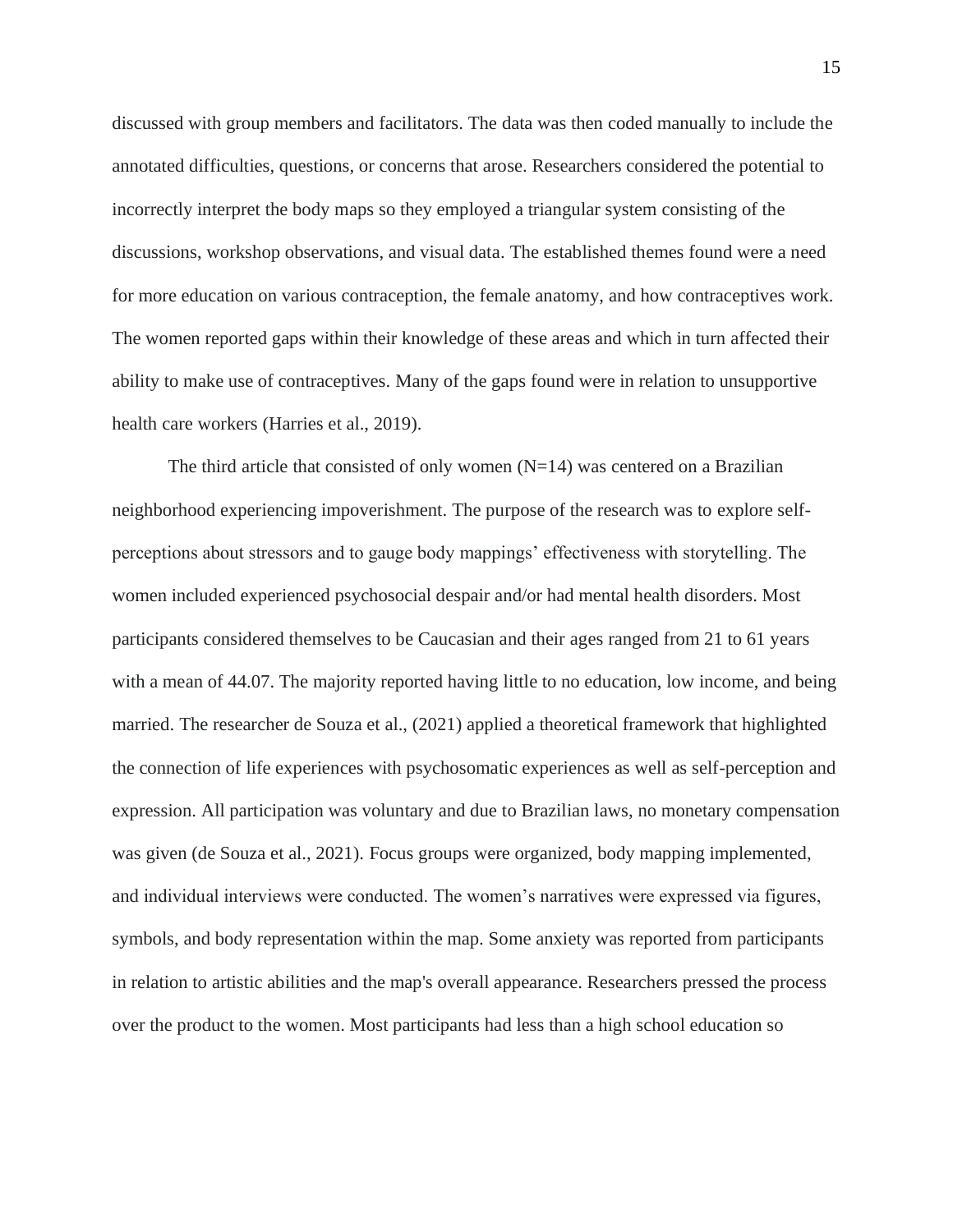verbalization, to express their emotions or body maps, was limited. Researchers used symbols, slogans, and colors to assist with the linguistic barriers (de Souza et al., 2021).

Field notes were taken throughout the various stages of the sessions and transcribed. The findings were analyzed by two nursing researchers. There was no formal analysis conducted of the research. Three main stressors were divulged to greatly affect the well-being of the women including violence, interpersonal conflicts, and symptoms in relation to mental health disorders. The stressors were recorded to impact self-esteem, illicit demoralization, and create negative feelings. Although a tough subject was discussed, the women expressed resilient traits. The women conveyed their desires, new plans, and purposes, and recognized their potential. The process of body mapping allowed the women to take part in self-analysis and express their experiences in psychosomatic terms. The results were qualitative and researchers believed that the body mapping experiential was a great tool to express subjective aspects related to the experience, facilitates verbalization, and promotes introspection. The researchers felt that body mapping and the group setting can bring attention to the importance of symbols, fosters a sense of community, and can give a mindful perspective to current, past, and future events (de Souza et al., 2021).

A fourth article only featured woman and was organized and administered as an openended online survey that 460 women completed. All that took part in the online survey selfidentified as experiencing damaging emotions in correlation with the premenstrual phase of their menstrual cycle. The mean age of participants was 24.1 and the ages ranged from 18 to 45. A total of 63.3% of the women were partnered, 76.5% identified heterosexually, 2.6% identified as lesbian, 17.6% listed themselves as bisexual, as well as 3.2% labeled themself as "other." Many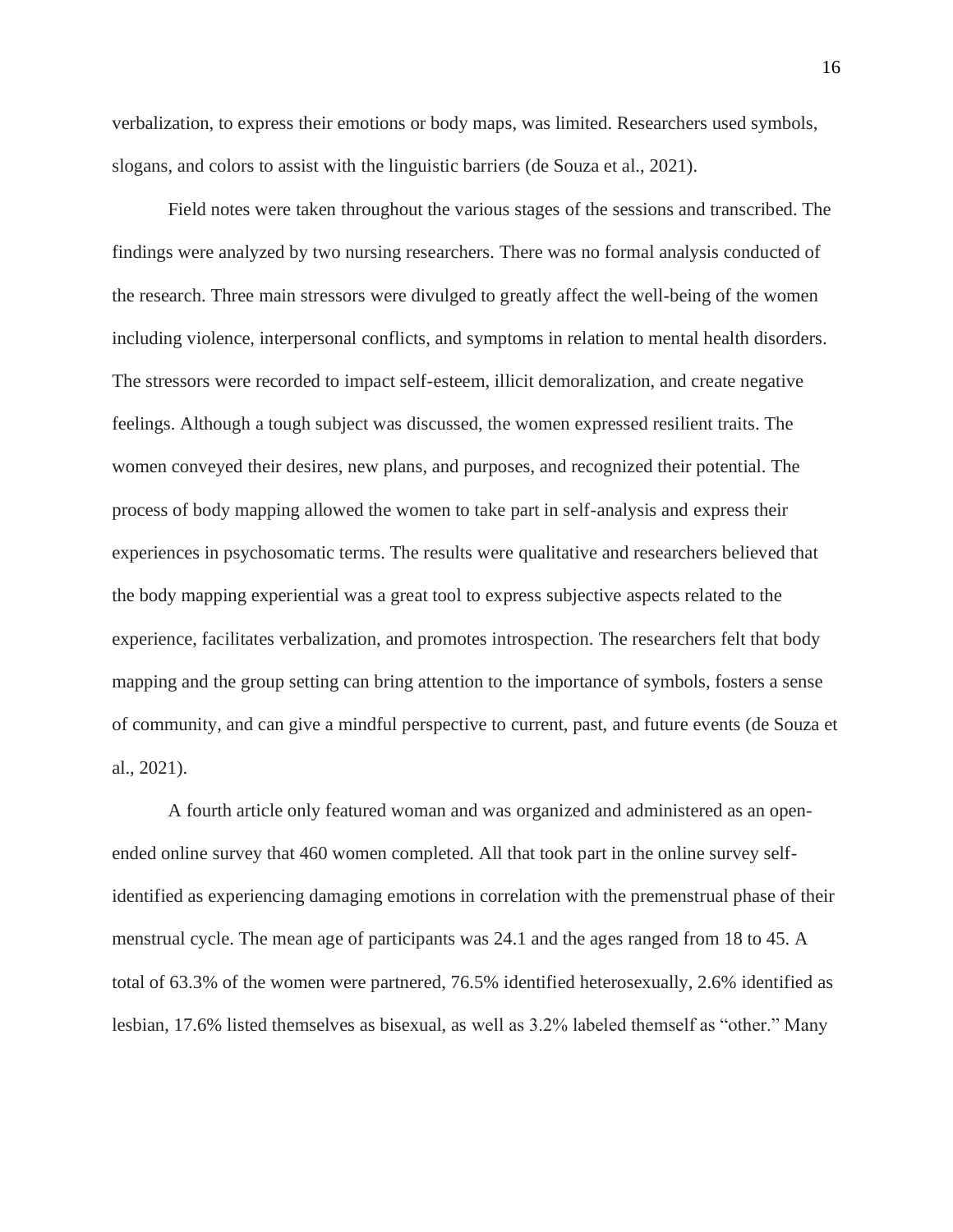of the women regarded themselves as "Anglo-Australian" consisting of 70.7% of the online survey sample (Ryan, 2022).

Online survey contributors disclosed their premenstrual suffering to be moderate to severe with the mean score identified as 22.06 from the Premenstrual Symptom Screening Tool created by Steiner et al., (2003) (Ryan, 2022; Steiner et al., 2003). The mean score that meets the diagnostic criteria to be considered PMS is 26.60 as defined by Ussher and Perz (2017) (Ryan, 2022; Ussher & Perz, 2017). Ryan, (2022) also included an Eating Attitudes Test 8 from Richter et al., (2016) within the survey which found a mean of 3.62 which determined disordered eating tendencies (Richter et al., 2016; Ryan, 2022). Once the surveys were complete, the women that were considered in the higher range of body dissatisfaction were requested to partake in a body mapping session as well as a follow-up telephone consultation. All participants were given written consent and Ryan (2022) obtained ethical approval from the Western Sydney University Ethics Committee, H12976. All participation was informed as well as voluntary (Ryan, 2022).

Of the 16 women that were then included in the telephone interview and cooperated in the body mapping session, 56.3% identified as Anglo-Australian, which is considered white. The ages ranged from 19 to 39 with a mean consisting of 25.5 years. Of the participants, 68.8% listed themselves as heterosexual and partnered. A total of 31.2% labeled themself as bisexual. The 16 women experienced body mapping one-on-one in person. Ryan (2022) prepped participants by asking them to consider textures, words, symbols, as well as colors that correlated with their non-premenstrual and premenstrual bodies (Ryan, 2022).

To frame the experiences of the non-premenstrual and premenstrual body, Ryan (2022) included prompts during the introductory process. Ryan (2022) asked participants to consider the premenstrual changes they experienced, emotions in relation to the localization within the body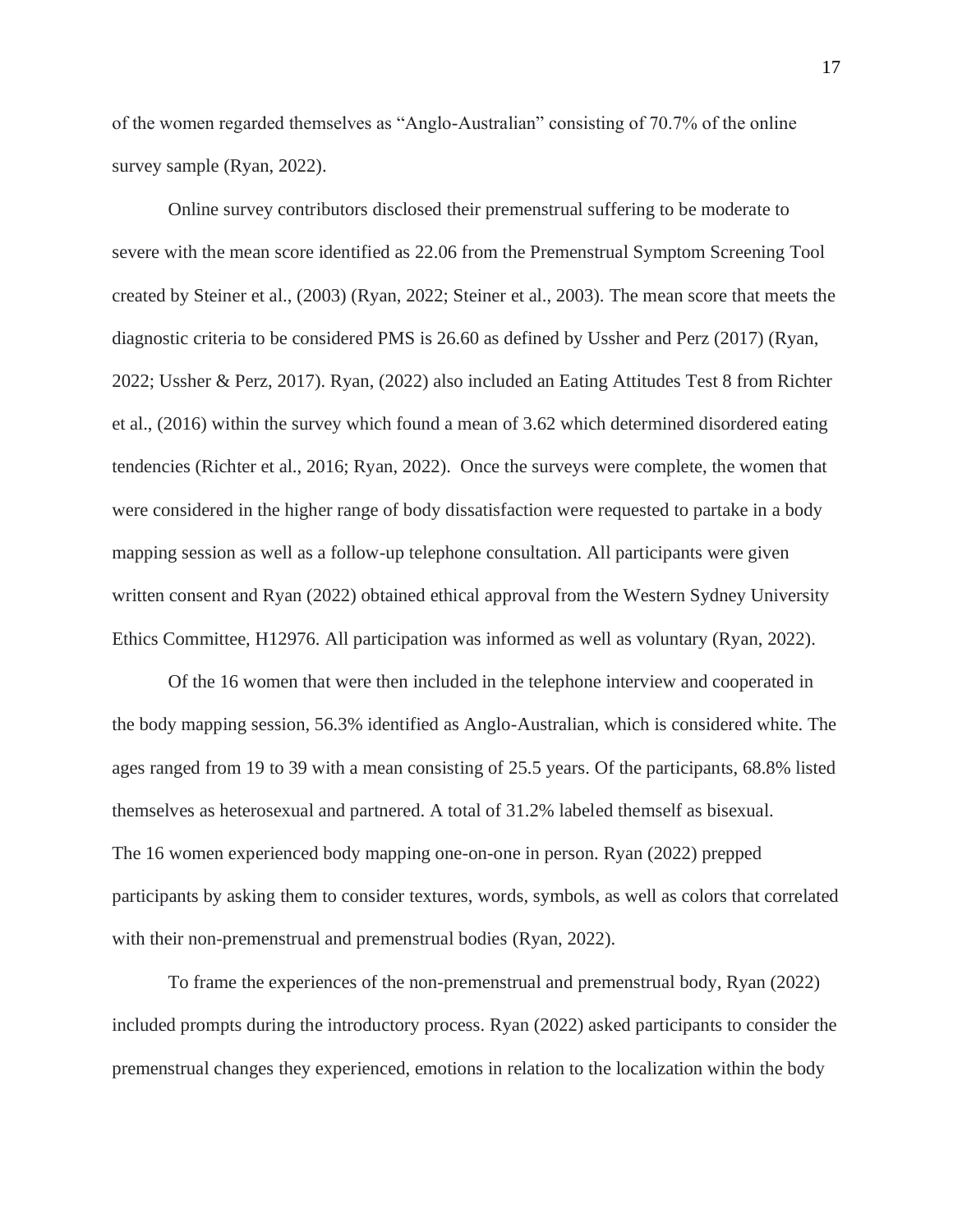and those changes, sensations within their bodies, and how it was to experience being within their body. Pre-drawn body outlines were offered as well as the option to be traced. The supplies Ryan (2022) provided were as follows, glitter, pencils, magazines, paint, and markers. Once completed, the body maps were reviewed with a verbal explanation of the choices that were made as well as why. The total time spent on creating was between 60 to 90 minutes followed by a quick explanation that was audio-recorded and lasted between 4 to 11 minutes (Ryan, 2022).

The phone-based interviews that followed were semi-structured, audio-recorded, and completed within a total of five days of the session. Once completed the audio recordings were professionally transcribed and checked for accuracy. Each participant received a pseudonym, and their identifying information was excluded. Ryan (2022) then analyzed the qualitative information through a theoretical thematic analysis formulation. Patterns were noted from the open-ended surveys, body mapping data, and interviews. Psychological, somatic, as well as social experiences were recognized and considered through a historical and cultural lens. Ryan, (2022) created a coding frame to incorporate codes within the transcripts. The coding frame was created, tested, edited, and then entered using NVivo software. Body map images were coded along with the transcripts to the correlating participant for cross-examination. Ryan (2022) noted three findings of significant resistance towards harmful premenstrual feelings and embodiment, an overall negative view of the premenstrual body, and self-policing tendencies. The changes that were found to be associated with the negative perspective were acne, sweating, bloating, feeling fat, the menstrual odor, the experience of leaking, and considering themselves to be "gross" and "unattractive." A fear of gaining weight when experiencing premenstrual bloat was noted as well as an increase in premenstrual cravings (Ryan, 2022).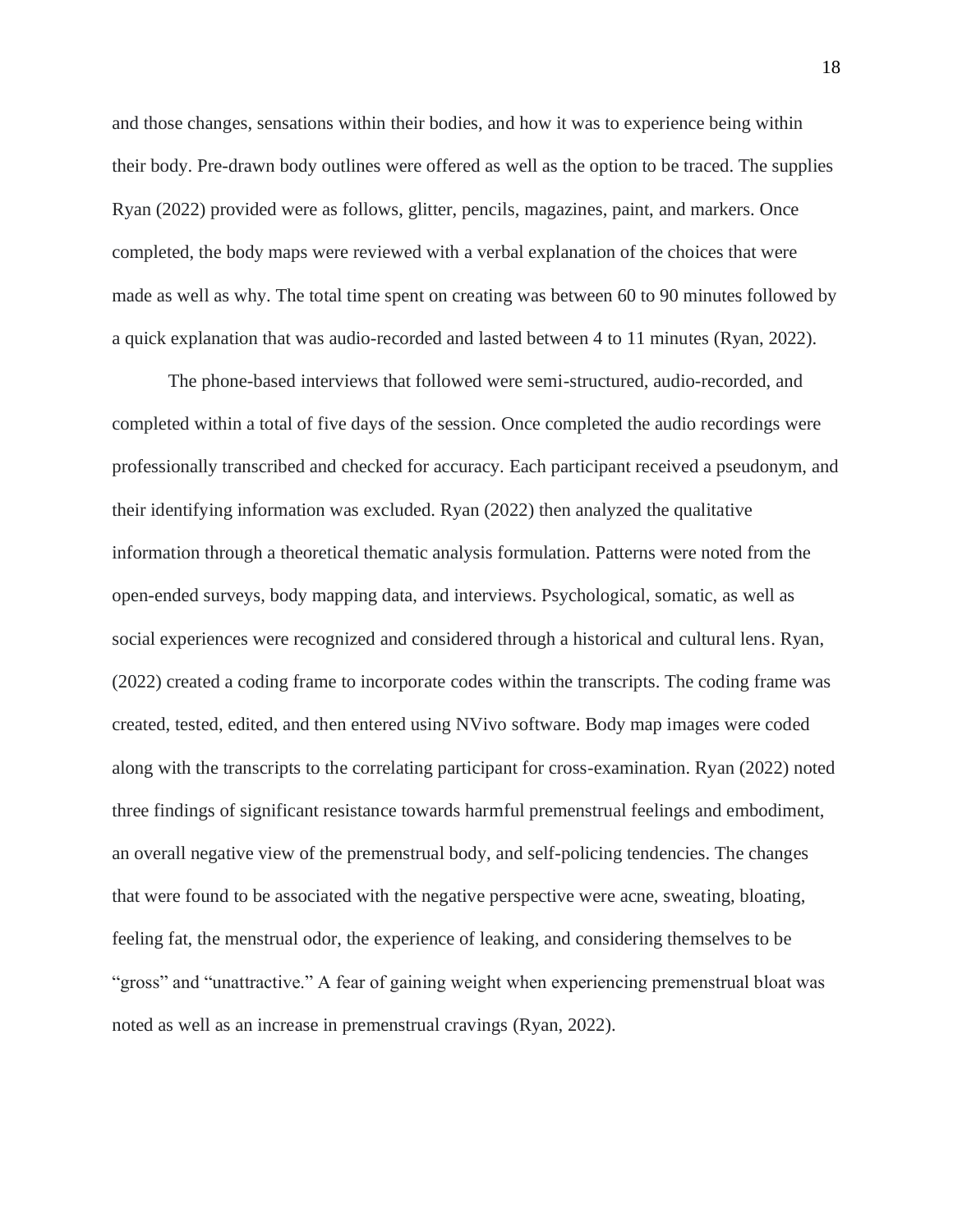In terms of self-policing behaviors, the women reported hiding their bloat through loose clothing and staying at home more. Sexism and cultural standards played a large role in how women viewed their premenstrual bodies. Factors of resilience were also noted such as wearing loose clothing not for appearances but for comfort. The noted feelings of disappointment or disgust were connected to the women's discipline and lack of control of their bodies to circumvent not only self-abjection but feelings of being fat, or unclean. Participants were observed over-scrutinizing and fragmenting portions of their body including their thighs, arms, chins, and stomachs, thus affecting their feelings of wholeness. It was observed that Western culture greatly impacted the women's perspectives of their bodies in negative, harmful, and nearly impossible ideals for the average woman. Ethical considerations should be taken in accordance with disordered eating behaviors and self-esteem issues. Advertisements were listed for "women" which could have impacted the lack of inclusion of trans individuals as well as non-binary participants. The findings approach understanding the convoluted and layered factors that affect the premenstrual body and the emotions surrounding it (Ryan, 2022).

Another health related, woman-only article assessed quality of life with a group of women with breast cancer through body mapping. There were 114 participants aged 40 to 60, split between the intervention group and a control group. The method was semi-experimental. The research time frame involved one session per week, for 12 weeks. Jalambadani and Borji (2019) found that the mindfulness group had a decrease in symptoms related to distress that was found to be significant. Findings support that the mindfulness group felt they improved behaviors in relation to quality of life. Multiple mindfulness art therapy directives were implemented and the research did not separate the directives findings. The population was specifically chosen so the findings cannot be broadened to other populations (Jalambadani & Borji, 2019).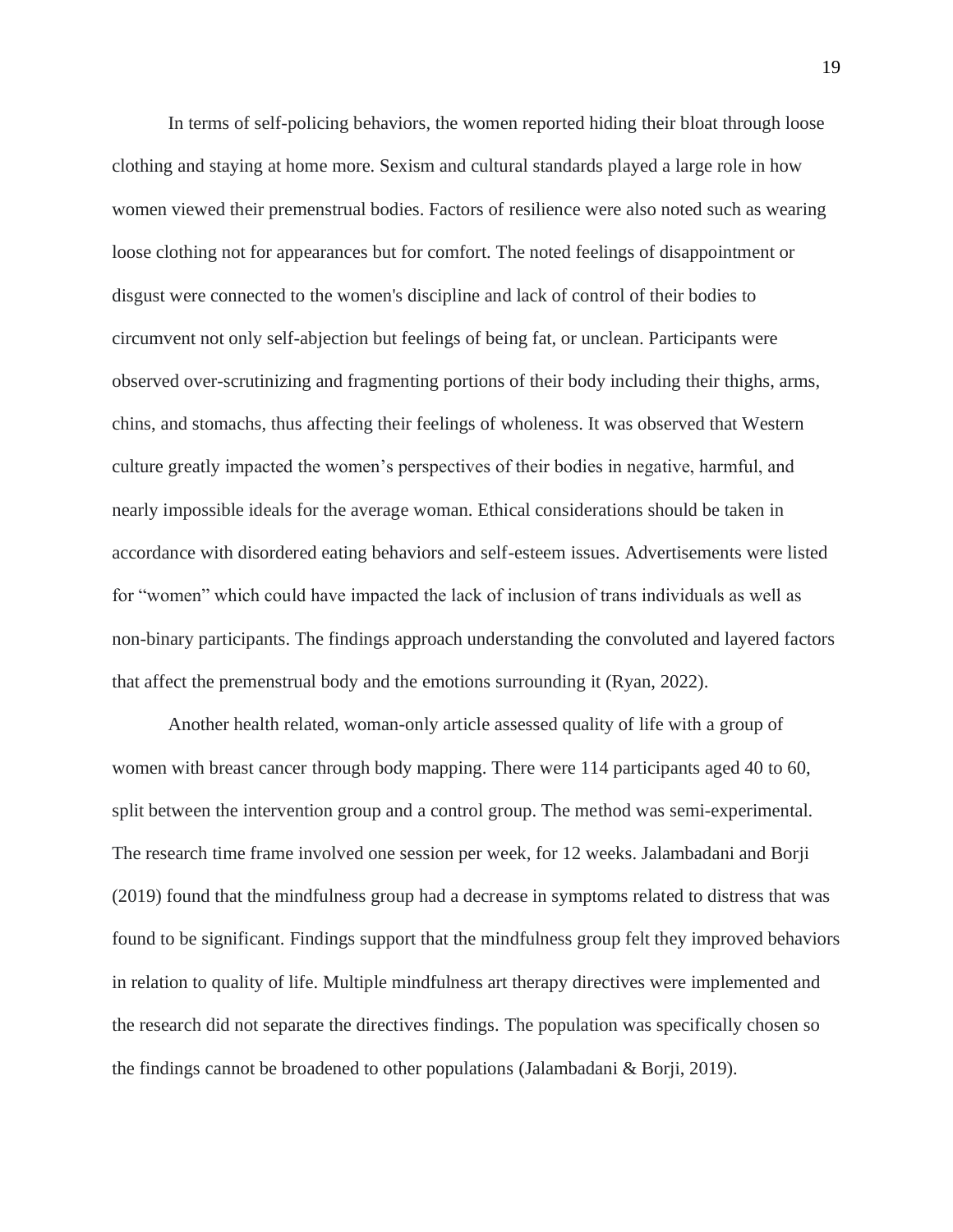Cancer is a traumatic experience leading into the next article that is assessed. The next article is a doctoral research article that included adults with trauma. The research design was a phenomenological approach and used purposive sampling focused in Los Angeles. The research was qualitative and only featured one session and semi-structured interviews. Lubbers (2019) defined the key terms of the factors in relation to body mapping. Any potential participants that experienced severe or extreme trauma were excluded to avoid undue harm. A total of  $N=9$ participants were recorded, 6 women, and 3 men. The ages ranged from 20 to 70 years and Lubbers (2019) utilized the IES-R to measure the arousal and dysregulation of contributors. The IES-R is a 22 item self-report assessment. Lubbers (2019) started the session with a meditation called clearing a space and healing an issue (Gendlin, 1981). Once the meditation was complete, the body mapping portion began by following FOAT protocol with an emphasis on safety measures. The participants were directed through becoming oriented to the space, grounding, and warming up artistically (Lubbers, 2019; Rappaport, 2010). Lubbers (2019) provided paper, colored pencils, and chalk pastels. Oil pastels, poster paints, collage materials, acrylic paints, as well as magic markers were also available. The results found that there was an increase in selfregulation and embodiment (Lubbers, 2019).

Another article with health-related body mapping focus featured participants in an alcohol and other substance residential treatment facility. Three male-identifying and three female-identifying personnel completed the sessions fully including the informed consent paperwork. Three counseling staff were invited to participate in their own body mapping experiential centered on the strengths they use as staff members alongside the clients. The researchers gained approval from the Aboriginal Health and Medical Research Council of NSW, Australia (1062/14). Each participant was given a pseudonym and received written consent for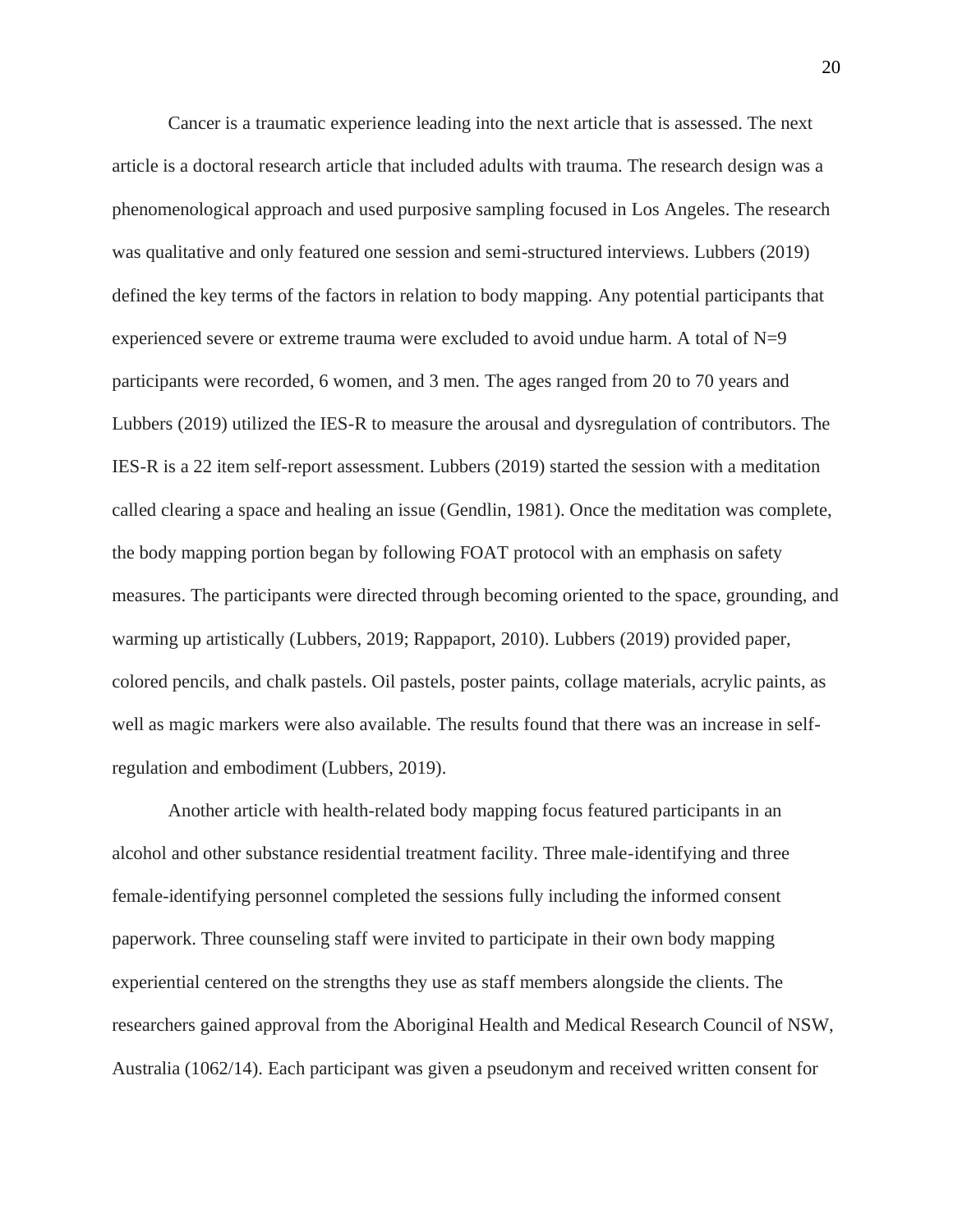participation, audio recordings, and photograph copies of the body map for research publications (Macken et al., 2021).

Macken et al., (2021) included both researchers and participants in the warm-up exercises with the intent of creating a sense of community and trust. Participants worked in pairs to prompt and foster collaboration. Macken et al., (2021) chose various paints, drawing materials, and collage materials for the group to use. The variety of art supplies was selected to be applicable to a variety of skill sets and levels. Two separate workshops were created in August and September 2018. Each of the workshops was allocated to be 2.5 hours long. The researchers decided to separate the workshops, one for male-identifying and one for female-identifying. Life-sized body maps were created and upon completion, semi-structured interviews took place. The recordings were transcribed verbatim via a professional transcriber and were reviewed for accuracy. Each participant was awarded an \$A50 gift card upon completion (Macken et al., 2021).

Five data sources were procured and used to evaluate the effectiveness of the body mapping experiential. The five data sources included: thorough interviews with the clients, the body mapping visual, group discussions, staff information exchanges, and the notes from the researchers including team debriefs after each session. NVivo qualitative data software was used to assess the collected data. The research obtained found that the group was able to reveal their strengths, engage through the art-making process, gained a sense of accomplishment and achievement, and started to show their true emotions and feelings. Group members communicated experiencing feelings of ownership towards the control of how their story was expressed. They were found to enjoy telling their story in their own words as well as the ability to take back their power over their experiences. The directive provided perspective,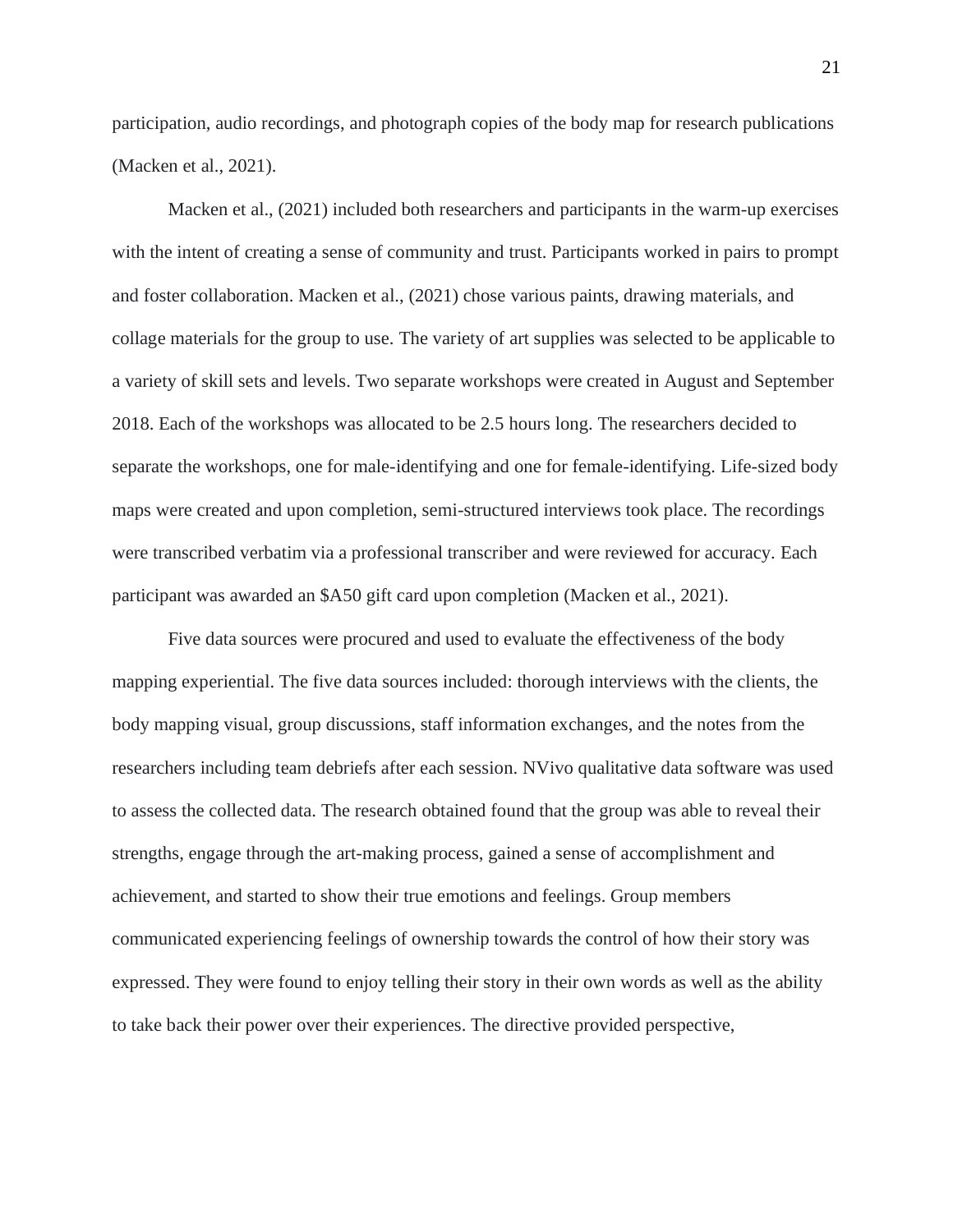accomplishment, and pride towards their growth as they participated in the rehabilitation program (Macken et al., 2021).

One unexpected conclusion of the sessions was that the three-counseling staff that participated not only enjoyed the process but found it extremely valuable to the therapeutic process. The three-counseling staff even went so far as to promote body mapping in their counseling tools and directives. Creative interventions could be more engaging as well as minimally confrontational thus creating easier access to understanding and helping clientele. All of the data collected to support the goals of the research were qualitative. The sample size was extremely small and limited as well as the duration of the research (Macken et al., 2021).

The final adult-based article was based on Haraway's (2016) position on body mapping in that it impacts more than one kind of body. The three types of bodies Dennis (2020) and Haraway (2016) pose are temporal bodies, sensing bodies, and environmental bodies. Dennis (2020) elicited to employ the use of body mapping to study participants' drugged bodies as stories involving their personal experiences of drug use. Dennis (2020) focused on the bodily experience of drug use instead of researching the effects it has had on one's personal life (Dennis, 2020; Haraway, 2016). Thirty people participated in the research, all of which inject various drugs including crack cocaine and heroin. The body mapping sessions were conducted during the thorough interviews held by Dennis (2020). An A1 piece of paper, as well as various drawing tools, were supplied. Participants were asked to discern their feelings before drug use, during, and after the drug use ended. They were also asked to express what goes on while they are using the drugs around them. Dennis (2020) noted affective responses during the body mapping process including sighing, participants talking to themselves, whistling, singing, and some unintelligible mumbling noises (Dennis, 2020).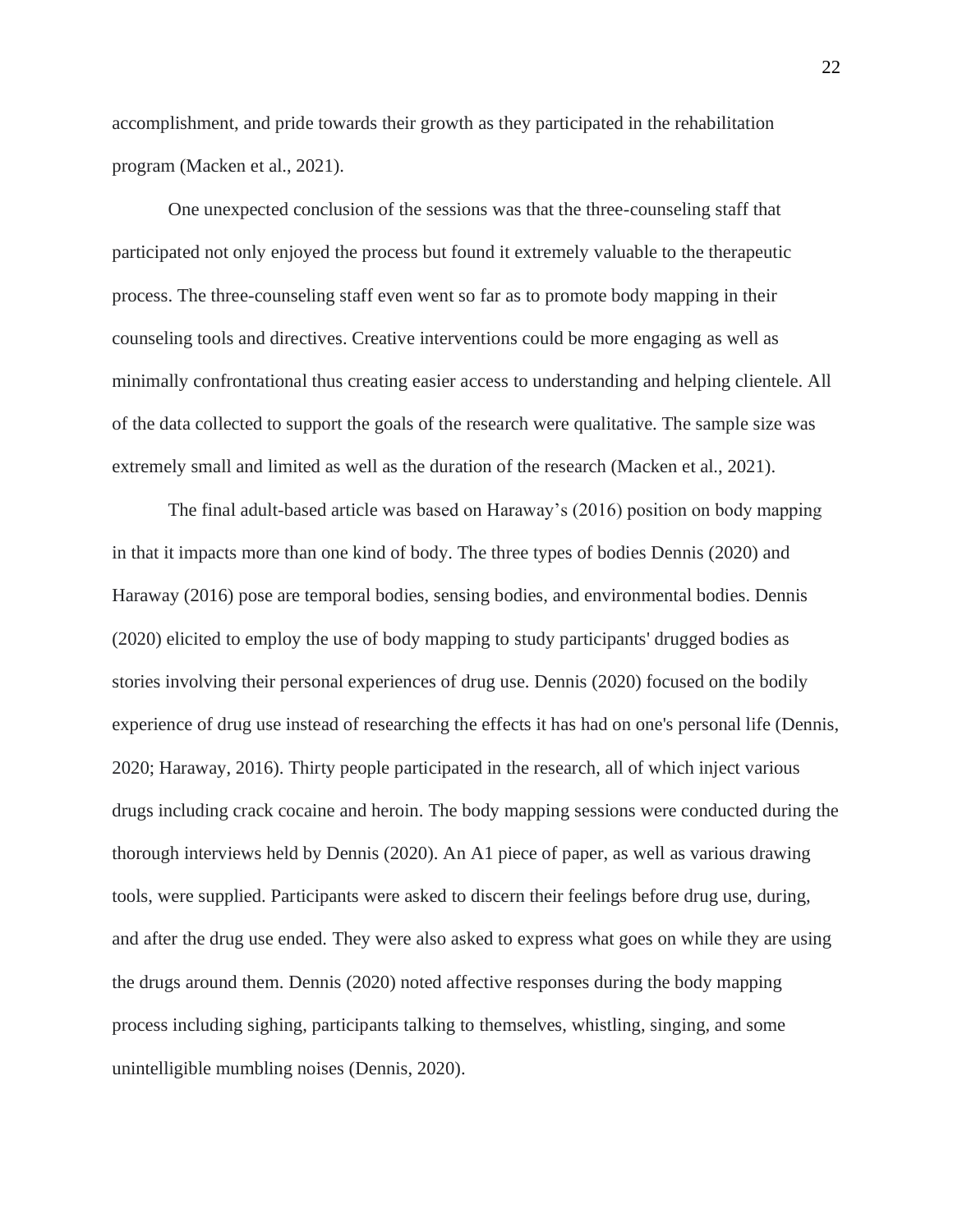Bodies are constantly changing due to environmental and somatic experiences; thus, they are temporal. The effects of drug use are considered contingent by Dennis (2020). Things that are often taken for granted or unnoticed are brought to the attention of the drug dependent. The changes noted in focus and reality thus affect the drug experience, causing it to be more of an interactive variable instead of a static experience. The researcher found that the body mapping process allowed the interviewees to orient themselves inwards, noticing their bodies and reflecting on their experiences. Dennis (2020) considered this experience to be their sensing body. The reflections included sensory aspects in relation to taste, vision, touch, and smell. Taste surprisingly played a large role in the considered quality of the drugs used, mostly in the flavor of crack cocaine and heroin. The third defined form of the body was the environmental body. Environments and bodies are indivisible in the sense that there will always be an environment around the body. Body mapping allows for the environment to be an integral part of the body that can be noticed without judgment. This can allow for a clearer understanding and insight into external and internal factors that affect a person's perspective including their frame of mind and reference (Dennis, 2020; Haraway, 2016).

Dennis (2020) theorizes that body mapping is substantially more than just representation storytelling in that they do not encapsulate what they try to reproduce. Body mapping envelopes a wide range of "collective bodies" including but not limited to political influences, relationships, environments, objects, substances, past, present, and future experiences as well as the mind and body in all its confounding layers. Dennis (2020) concludes that drug use affects the sensory body greatly and that some of the interventions employed create an extreme sensory overload which affects those interventions' effectiveness. Reflecting and assessing how the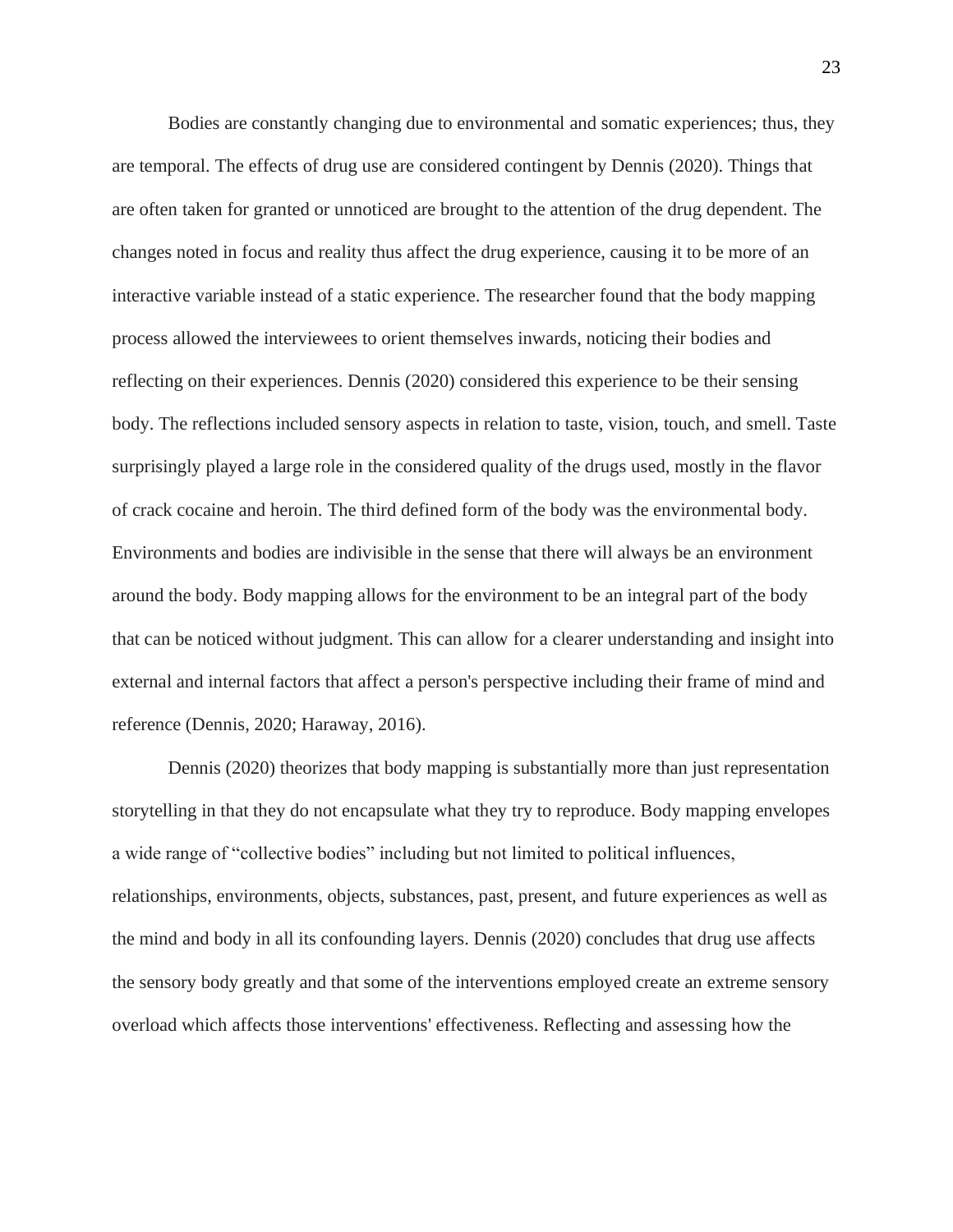drugged body and its network through empathy and tolerance is the ethical way to conduct treatment (Dennis, 2020; Haraway, 2016).

## *Elderly Based Research*

The only included elderly-based research featured a total of thirty-five participants with Fibromyalgia. The focus of the research was to assess the various barriers within the medical community. Informed consent was given, and participants received two installments of \$50 for participating and an additional \$20 for being interviewed (Skop, 2016). Skop (2016) utilized Gastaldo et al., (2012) for the core basis of the body mapping sessions (Gastaldo et al., 2012; Skop, 2016). A pilot focus group was included and conducted, afterward, a second focus group was directed. The materials that were offered consisted of: paper, paints, glue, pencils, erasers, paintbrushes, sponges, pencils, felt, construction paper, gloves, feathers, and tissue paper. Skop (2016) chose those supplies to avoid scents because Fibromyalgia can cause chemical sensitivities. Participants were given a written list of questions, prior to creating the body map, to help them reflect on and develop their creative works. The research found that participants found unsupportive healthcare providers and a variety of structural barriers to affect their well-being. Gender, age, race, and class affected the participant's healthcare experiences. Collaboration between researchers and participating contributors while body mapping allowed for a deeper insight into the factors of the healthcare process and created hope to elicit social change. Skop (2016) received approval from the Wilfrid Laurier University Research Ethics Board. Skop (2016) tried to reduce bias by using inquiry, validation, and reflection upon their own views. The external validity was minimal due to the small and specific population (Skop, 2016).

#### *Digital Body Mapping/Scans*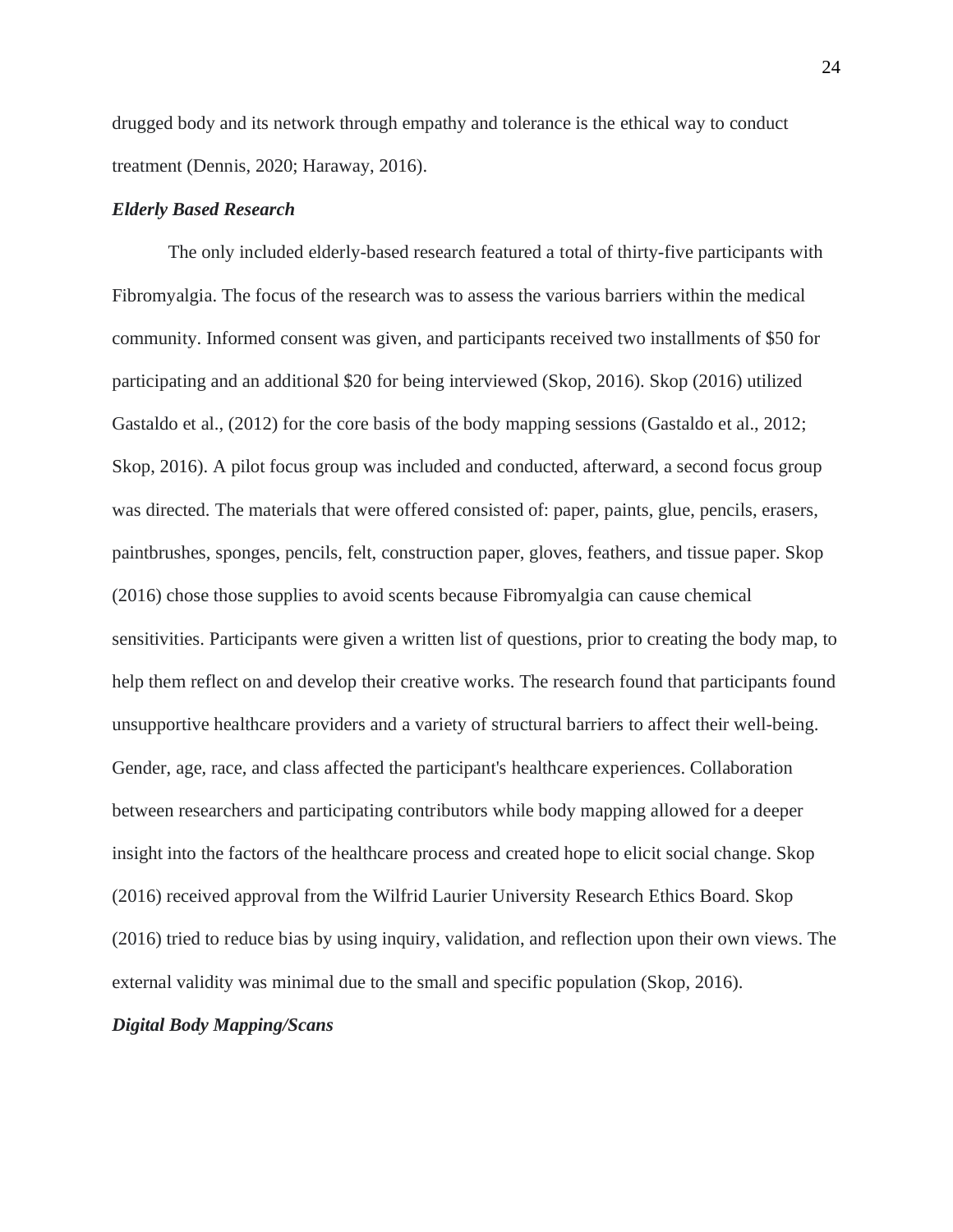Two research articles that used a digital software to complete body maps with participants were included. Volynets et al., (2020) conducted research to assess the commonalities between cultures on the locale of emotions and their sensations within the body. Volynets et al., (2020) measured 1513 emotions in an international sample consisting of 3,954 individuals that were from 101 countries. The ages ranged from 18 to 90 years and 694 males and 3,260 females with a mean age of 34.9 years partook in the research. Volynets et al., (2020) used activations (warming or more intense sensations) and deactivations in accordance with two digital body maps to locate where participants felt various emotions. Emotional words were presented and reactions recorded. Informed consent was given prior to the body maps appearing. A painting tool was then used to show the locale of the emotion within the body (Volynets et al., 2020).

The data was collected through a program that was created by Volynets et al., (2020) for the purpose of the research and is called emBODY. To ensure a culturally diverse study, Volynets et al., (2020), selected 15 countries with a minimum of 45 individuals currently in each. IP addresses were tracked to ensure the individual's location. The body maps were considered subjective feeling maps due to interoceptive accuracy being hard to prove. Of the participants, the sample was biased towards educated people and women, due to the internet-based data obtained and targeted. Bodily sensations in accordance with different emotions were found to be significant across a wide variety of cultures. The research did uncover that age resulted in a decrease in bodily felt emotions. There were no significant sex differences found. All the information was collected via self-reports (Volynets et al., 2020).

The second digital body mapping article tracked bodily sensations with the use of 36 artistic stimuli. A total of 90 psychology students participated and received course credits to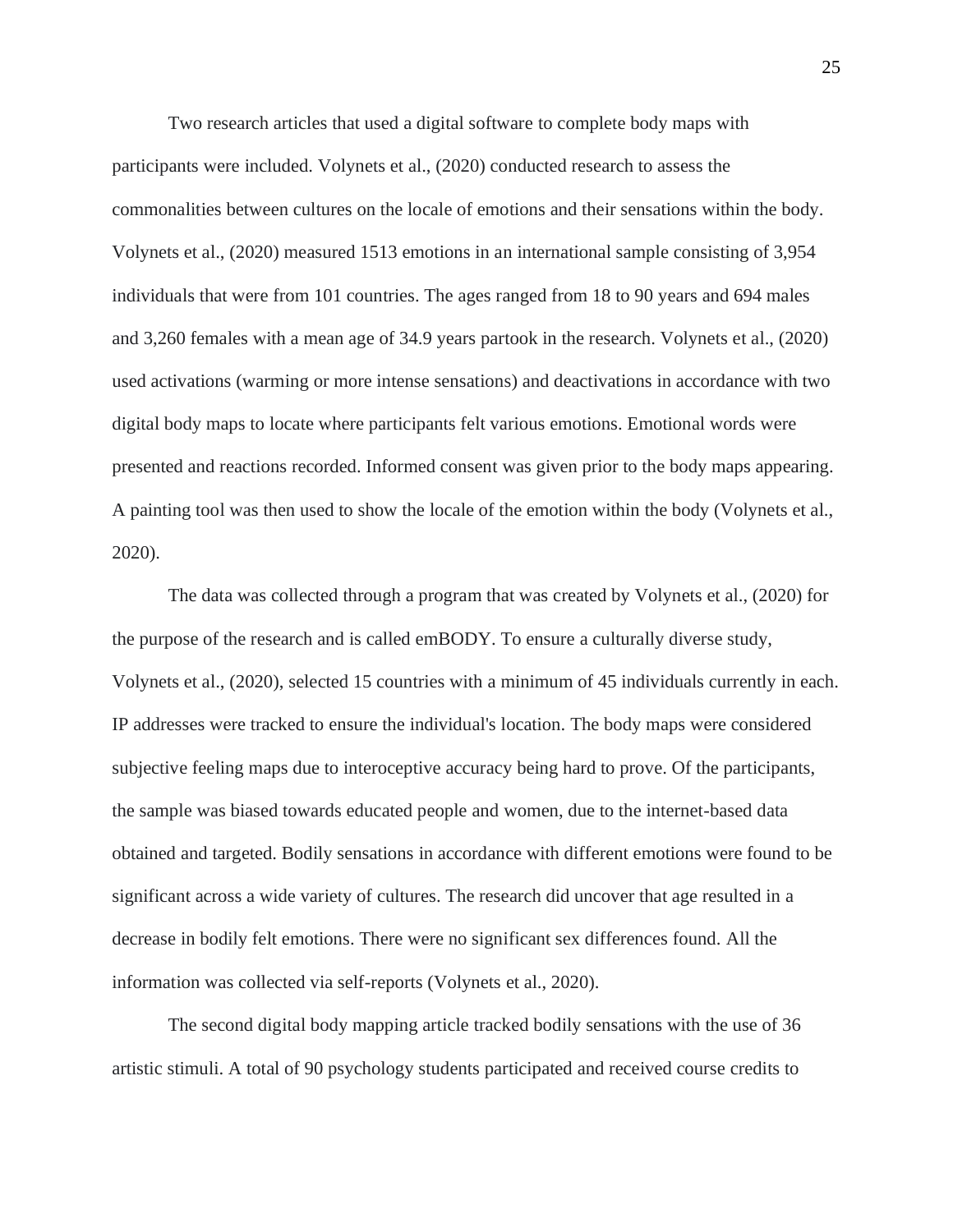participate in the research. One criterion was that only "normal vision" participants were utilized. Of the students, 61 were female and 29 were males with an average age of 20. Schino et al., (2021) received approval from the university's ethics committee. The research utilized an online Qualtrics software that allowed participants to use their own computers. The research used activations and deactivations such as warming or tingling. The students viewed artwork and correlated emotions as well as the emotions locale within the body within the software. A slider was used to identify feelings similar to a Likert-like scale. Nonparametric statistics were used to assess the data and there was no consistent normal data distribution. Chi-square values were also utilized to assess the data and the first and second null hypotheses were rejected. The students reported if they felt their emotions getting weaker or stronger, up to two emotions that were considered primary feelings, and the subjective level of the feeling on a scale (Schino et al., 2021).

The research by Schino et al., (2021) supported bodily sensation in relation to activation for viewed art-elicited emotions. Similar bodily sensations were observed across all of the artelicited emotions, always located within the head area. A stimulation validation step should be added for future research in order to add to the validity and clarity of the research. Receiving college credits for participation could have induced a form of bias within the student participants and should be taken into consideration. The viewing of art is subjective and thus makes the determination of external validity extremely difficult. Cultural, developmental, educational, and art-based experience considerations should be discussed at length (Schino et al., 2021).

#### **Discussion**

Participating in body mapping within a group setting can allow one to gain a sense of community in a safe and creatively promoted environment. The act of creating visuals and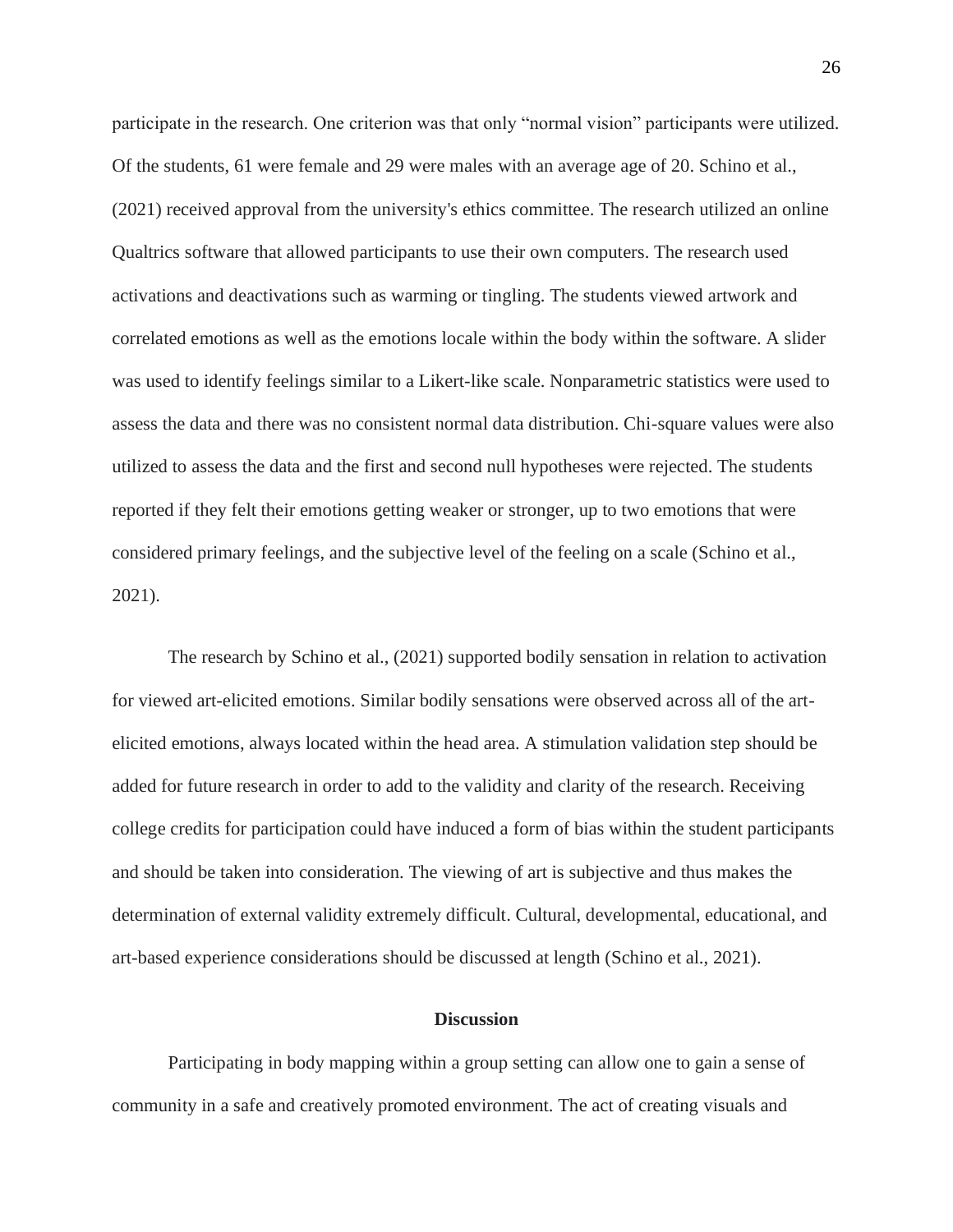experiencing the various supplies and their properties allows one to enter a reflective-based mindset which can lead to insights into gender, motivations, health, culture, oneself, and one's interactions within a group (Boydell et al., 2020). The act of body mapping also allows clinicians and researchers to build rapport with participants and has been observed as making the relationship between participants and counselors experience less of a power struggle. The benefits of the body map may depend on the directive put in place before participating. The directives can range from wellness, personal identity, body perception and so much more. The overall arching consensus for body mapping is to connect mind, body, ego, feelings, and art (Boydell et al., 2020; Solomon, 2002; Skop, 2016).

The continuous change in bodily sensations allows for an actively occurring phenomenon to hold one's attention. Checking in with one's body intentionally allows one to recognize their body's average continuous state. This can allow for one's ability to notice stress, strain, discomfort, or pain within the body to heighten (Dambrun et al., 2019). Bodily sensations being observed with non-judgmental reflection have been shown to affect levels of discomfort. There are varying forms of research that have shown focusing can increase as well as decrease discomfort when focusing is applied to healthy individuals. There are many factors that could influence one's reaction to focusing when in pain such as the locale of pain, level of pain or discomfort, health or pain-related anxiety, post-traumatic stress disorder, gender, and sex. Although the effects of experiencing pain are unclear, one's distress related to pain has been shown to lessen with the use of body scan interventions (Bach & Erdmann, 2007; Kogan & Bussolari, 2021; Schultchen et al., 2019; Ussher et al., 2014).

# **Cultural and Ethical Considerations**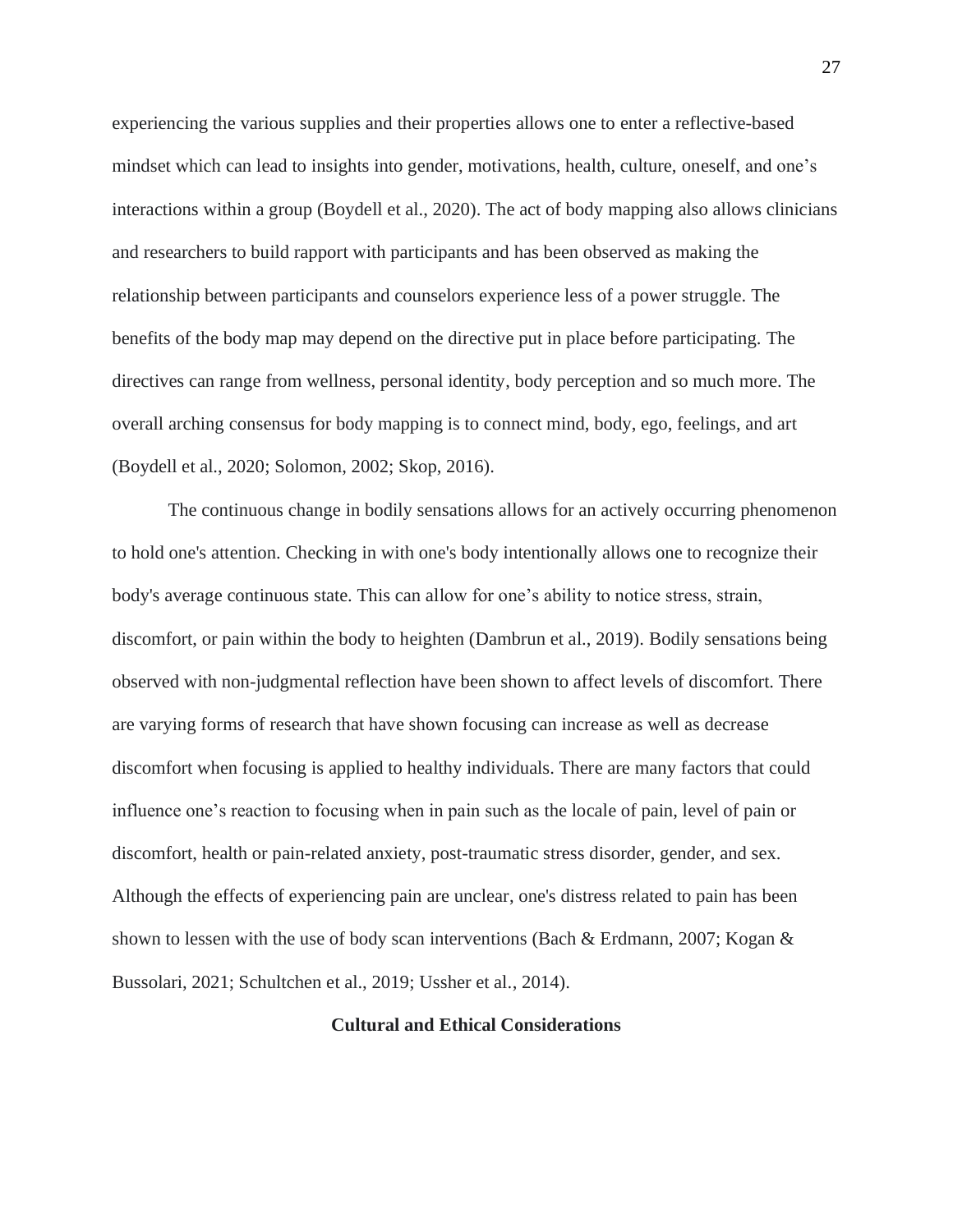Creatively expressing a story can be less intimidating and thus help alleviate the imbalance of power between facilitator and participant. However, some participants may find it intrusive. In some cultures, it would be inappropriate to trace a physical body and/or display the body map (Jager et al., 2016). Participants may not want to be touched or be traced so professionals should have a premade outline available. Creating a body map and participating in any type of therapy can be personal so participants may not want their art shown, to speak out loud about their experience, or want to keep it. Some directives that use the body scan may create unwanted discomfort in relation to trauma and lived experiences. A safe and open environment should be created and maintained (McCorquodale & DeLuca, 2020). Tracing a person's physical body could also be harmful to those with body image issues unless used in a positive direct way to help assist those with body-related problems (Jager et al., 2016).

Body mapping is reflective and deeply personal, so there is a possibility of creating undue harm and trauma resurgence among participants. Informed consent must be one of the top priorities of the body mapping experiential. Trauma- informed care and training should be implemented for researchers. One way to assist to combat potential upset or trauma resurgence can take place of informed consent and allowing participants to tell or express as little or as much as the participants want (Dew et al., 2018; McCorquodale & DeLuca, 2020; Lys, 2018).

The open-endedness of the body mapping directive may also be a point of consideration. Some clients may not react well or openly to the directive being so introspective and open-ended, especially if it is a client's first time participating in art therapy and they have little creative knowledge or experience (McCorquodale & DeLuca, 2020). Group settings may make some participants self-conscious. Confidentiality must also be considered, especially in a group setting. Participants should be informed of the expected confidentiality between participants as well as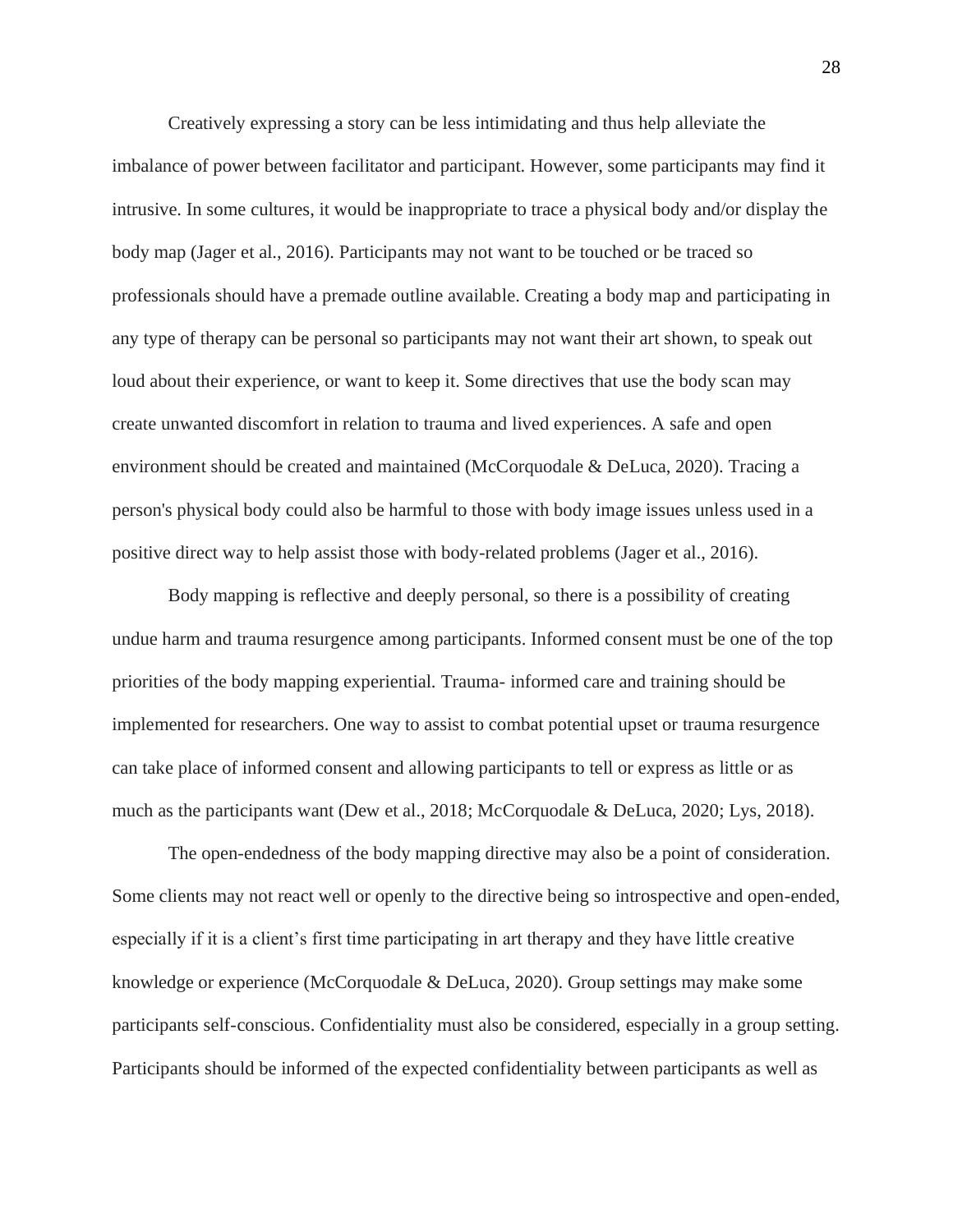practitioners. There is the potential to use names, locations, and other personal information within a body map so where the body map is kept or viewed should be considered thoroughly (McCorquodale & DeLuca, 2020).

Participants' artistic ability is often a concern so special care should be taken to express the importance of process over product. Perhaps supplies that do not require artistic ability should be considered such as newspapers, photo printouts, and magazines for collage purposes (Boydell et al., 2018; Davy et al., 2014; Lys, 2018; McCorquodale & DeLuca, 2020; de Souza et al., 2021). Altering one's state of self-consciousness may be found to be unpleasant by some participants (Dambrun et al., 2019). Emotions can be influenced by cultural factors and experience-based plasticity. How facial expressions, body language, and how one processes and expresses emotions can be based on one's development, culture, sex, gender, locale, age, and other factors (Volynets et al., 2020).

#### **Points for Future Research and Reference**

There is no concrete definitive way to conduct a body mapping experiential (Jager et al., 2016; Kogan & Bussolari, 2021; Lys, 2018; McCorquodale & DeLuca, 2020). The research has shown a variety of materials have been chosen to utilize with body mapping, from collage, to paint, to crayons. It is imperative to consider which materials are used based on population, client needs, and purpose of the body mapping session. If an art therapist is not facilitating the body map workshops, one should be consulted to understand the variety of purposes select art materials serve (Jager et al., 2016; Kogan & Bussolari, 2021; Lys, 2018; McCorquodale & DeLuca, 2020).

How the body map is created is also something to note. Due to the size, most participants were noted drawing on the floor. This could affect the body mapping experiential if a participant

29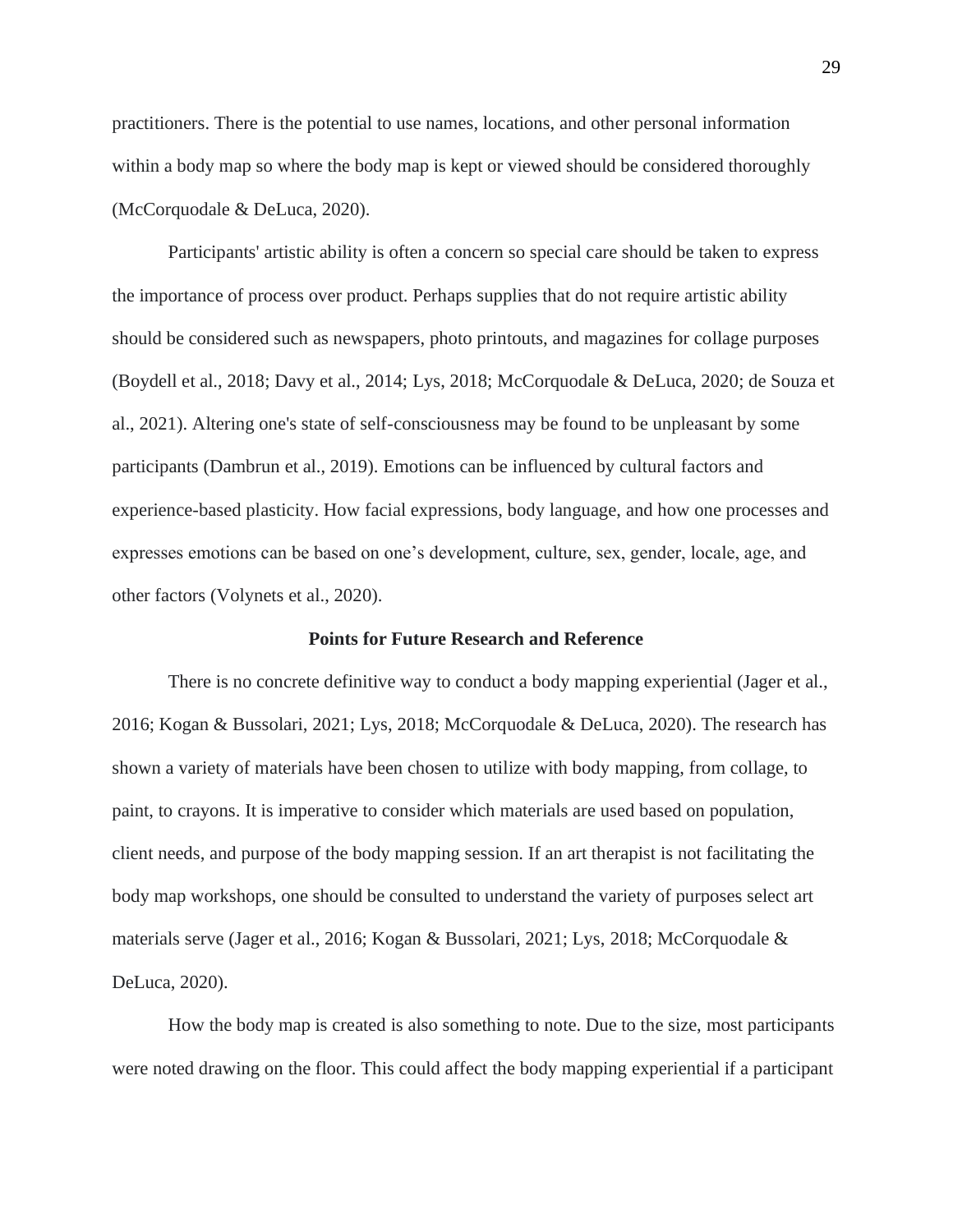has bodily injuries and it could cause discomfort to the knees or back if participants create on the floor for long periods (Hartman et al., 2011; Jager et al., 2016; Skop, 2016). A body-sized map takes an extensive amount of time to complete as well as creates difficulty moving and storing. It could be overwhelming to fill in such a large space as well (Hartman et al., 2011; Jager et al., 2016; Ryan, 2022; Skop, 2016). Creating art on such a large scale can be time-consuming and potentially overwhelming. Participating in body mapping sessions can take anywhere from two to four hours, often requiring multiple sessions. It may be beneficial to break sessions up and provide snacks and water to participants (McCorquodale & DeLuca, 2020; Ryan, 2022).

There is also mention of digital body mapping, which may be an option and provide more access to participants as well as the potential to use digital images in a collage manner (Jager et al., 2016; Kogan & Bussolari, 2021). Body scan meditations show potential by virtually allowing lower cost, ease of access, and with more flexibility in scheduling (Kogan & Bussolari, 2021; Lys, 2018). There are various research articles that show brief body scan meditations can have quick and varied positive effects. Some of those effects are noted as increasing attention, psychological wellbeing, and a decrease in withdrawal cravings and mood-associated withdrawal symptoms (Kogan & Bussolari, 2021).

There are some considerations that should be taken in the dynamic of the body mapping session. One can work in groups or alone, which may affect the counselor/participant dyad as well as a group dynamic (McCorquodale & DeLuca, 2020). Researchers may want to be trained in group facilitation when body mapping is conducted in a group setting (Hartman et al., 2011; Skop, 2016). Youth may especially benefit from the non-verbal potential of body mapping due to the engaging nature of collaboration as well as creation. The ability to express oneself and their experiences entirely without limitations can give youth feelings of the power and control they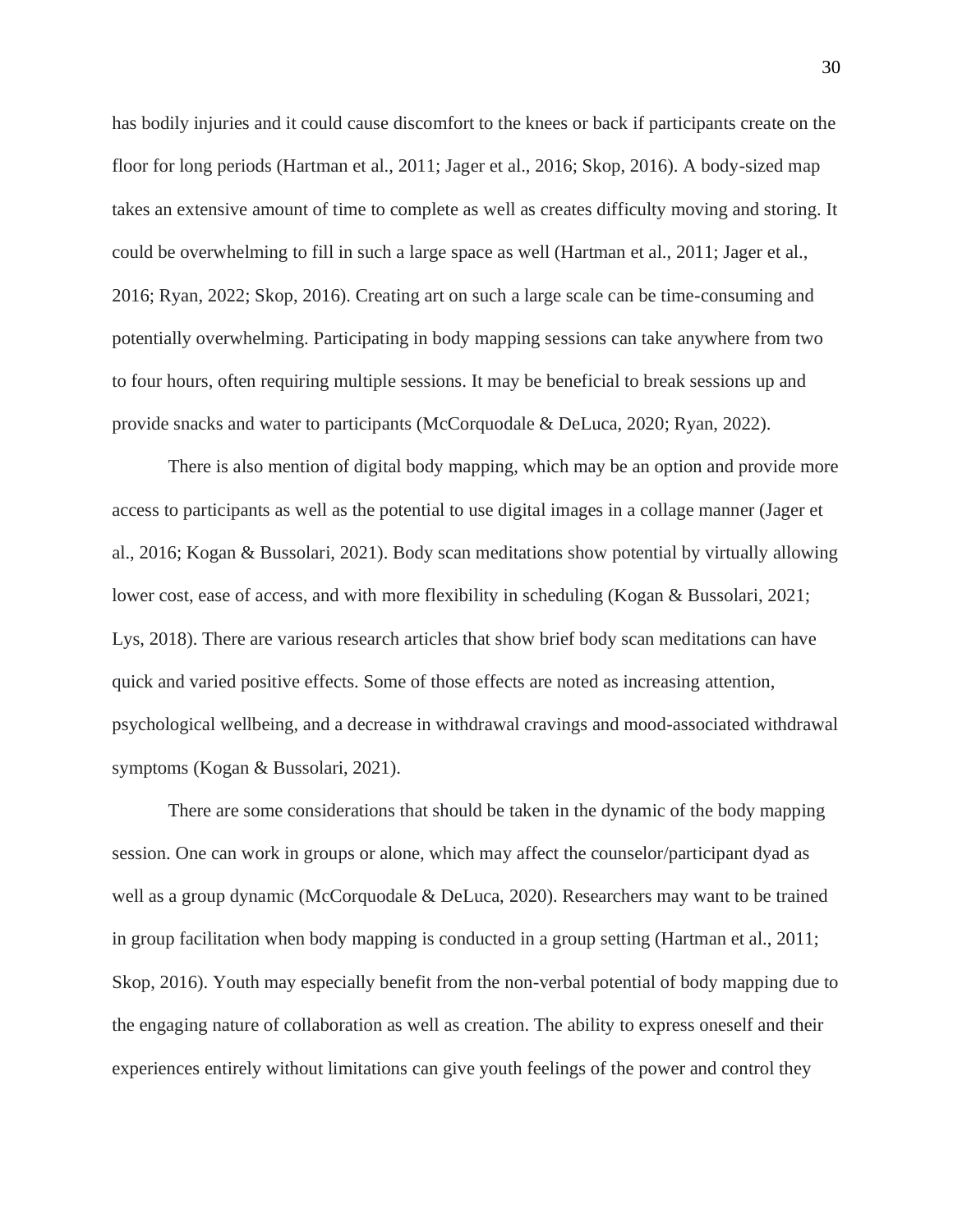lack. It can be especially beneficial for at-risk youth to partake in body mapping due to a lack of judgment as well as the ability it creates in noticing strengths and notes of resiliencies (Boydell, 2018; Davy et al., 2014; Lys, 2018). Body scans and mindfulness may impact clinicians as well as participants. There are few studies on practices of mindfulness and its impact on clinicians. There is promising data that mindfulness practices can positively affect the therapeutic relationship as well as increase the clinician's empathy. There is also the potential to assist with limiting or reducing the symptoms of burnout clinicians may experience. These studies are in the beginning stages and should be explored further (Kogan & Bussolari, 2021; Macken et al., 2021).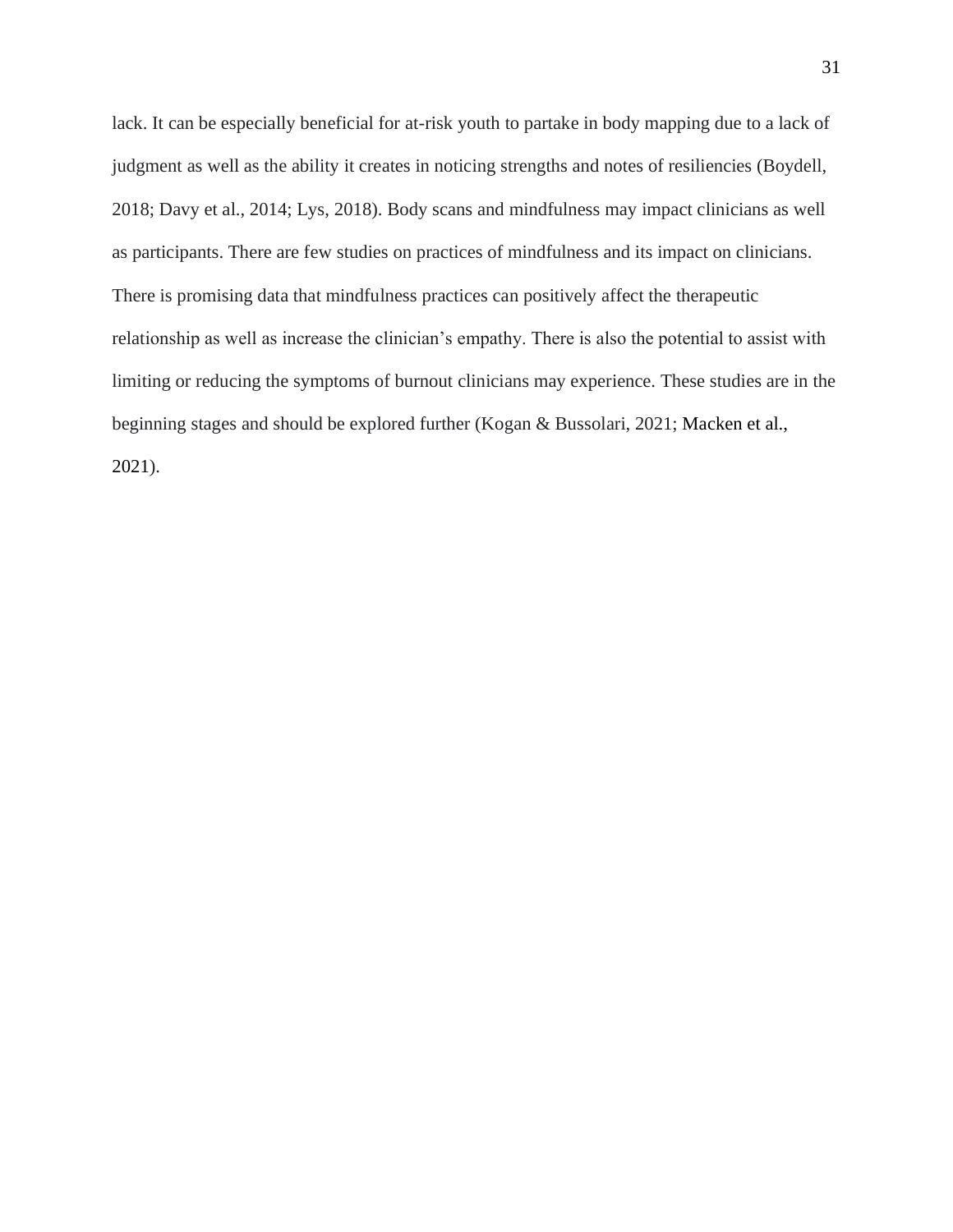### **References**

- Bach, D., & Erdmann, G. (2007). Influences of habitual and situational bodily symptom focusing on stress responses. *Cognition & Emotion*, 21(5), 1091–1101. [https://doi](https://doi-org.ezproxyles.flo.org/10.1080/02699930600934269)[org.ezproxyles.flo.org/10.1080/02699930600934269](https://doi-org.ezproxyles.flo.org/10.1080/02699930600934269)
- Boydell, K. M., Ball, J., Curtis, J., de Jager, A., Kalucy, M., Lappin, J., Rosenbaum, S., Tewson, A., Vaughan, P., Ward, P. B., & Watkins, A., (2018). A novel landscape for understanding physical and mental health: body mapping research with youth experiencing psychosis. *Art/Research International*, *3* (2), 236–261. https://doiorg.ezproxyles.flo.org/10.18432/ari29337
- Boydell, K. M., Bennett, J., Dew, A., Lappin, J., Lenette, C., Ussher, J., Vaughan, C., & Wells, W. (2020). Women and stigma: A protocol for understanding intersections of experience through body mapping*. International Journal of Environmental Research & Public Health,* 17, 5432. <https://doi-org.ezproxyles.flo.org/10.3390/ijerph17155432>
- Cornwall, A. (1992). Body mapping in health RRA/ PRA. *RRA Notes*, *16*, 69-76. Retrieved from https:// www.researchgate.net/profile/Andrea\_Cornwall/ publication/267720669\_Body\_mapping\_in\_health\_ RRAPRA/links/54efa1390cf25f74d722809a.pdf
- Dambrun, M., Berniard, A., Didelot, T., Chaulet, M., Droit-Volet, S., Corman, M., Juneau, C., & Martinon, L. M. (2019). Unified consciousness and the effect of body scan meditation on happiness: Alteration of inner-body experience and feeling of harmony as central processes. *Mindfulness, 10*(8), 1530–1544.
- Davy, C., Vieira Magalhães, L., Mandich, A., & Galheigo, S. M., (2014). Aspects of the resilience and settlement of refugee youth: a narrative study using body maps. *Cadernos*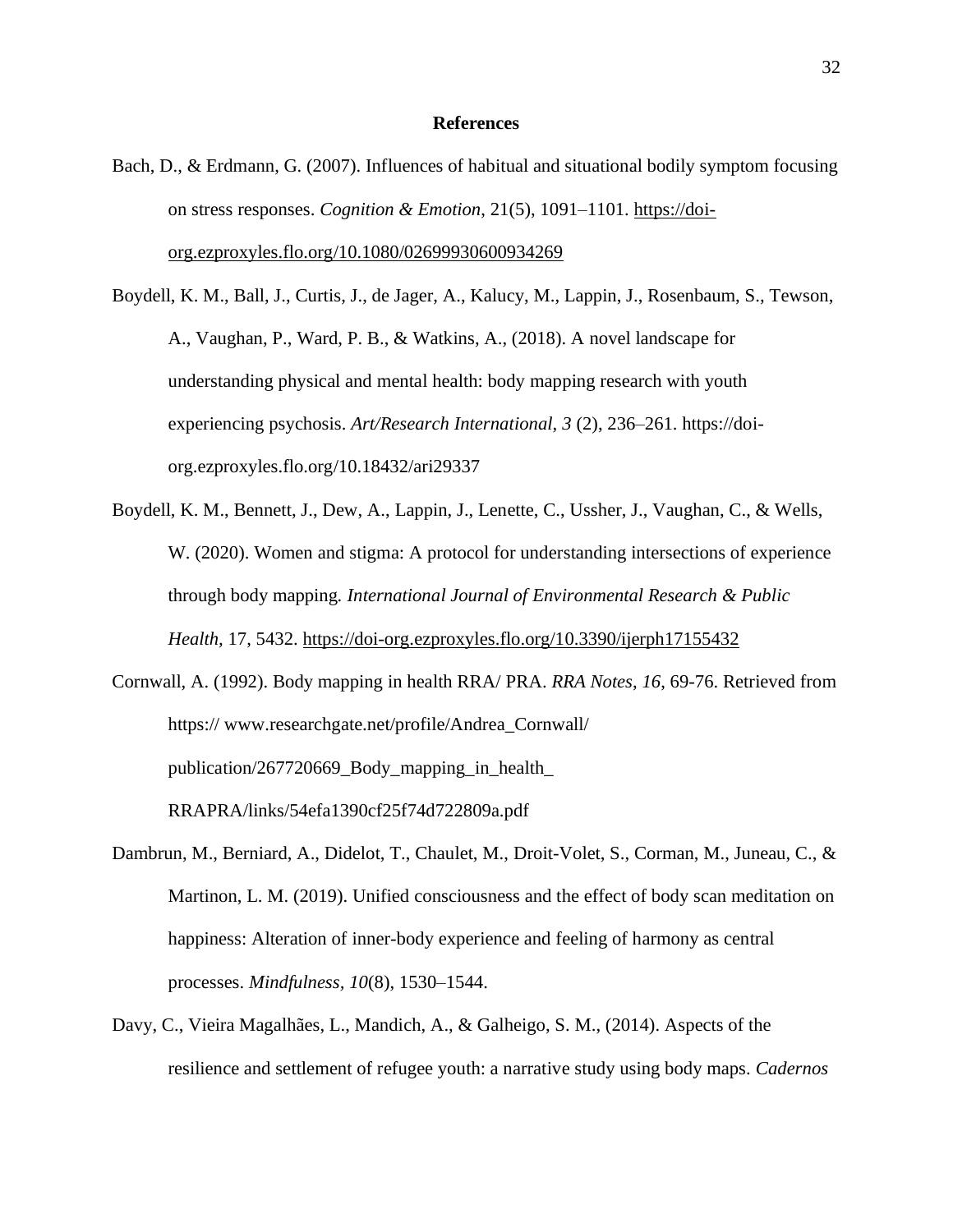*de terapia ocupacional, 22*(2), 231–241. https://doi-

org.ezproxyles.flo.org/10.4322/cto.2014.045

- Dennis, F. (2020). Mapping the drugged body: telling different kinds of drug-using stories. *Body & Society: Sage Journals* 26(3), 61–93. [https://doi](https://doi-org.ezproxyles.flo.org/10.1177/1357034X20925530)[org.ezproxyles.flo.org/10.1177/1357034X20925530](https://doi-org.ezproxyles.flo.org/10.1177/1357034X20925530)
- Dew, A., Smith, L., Collings, S., & Savage, I. D. (2018). Complexity embodied: using body mapping to understand complex support needs. *Forum: Qualitative Social Research*, *19*(2), 162–185.
- Futterman-Collier, A., & Wayment, H. A. (2021). Enhancing and explaining art-making for mood-repair: The benefits of positive growth-oriented instructions and quiet ego contemplation. *Psychology of Aesthetics, Creativity, and the Arts, 15*(2), 363–376. https://doi-org.ezproxyles.flo.org/10.1037/aca0000286.supp (Supplemental).
- Gastaldo, D., Rivas-Quarneti, N., & Magalhães, L. (2018). Body-map storytelling as a health research methodology: Blurred lines creating clear pictures. *Forum Qualitative Sozialforschung/Forum: Qualitative Social Research 19* (2), 1-26

http:/www.migrationhealth.ca/undocumented-workers-ontario/ body-mapping

Gastaldo, D., Rivas-Quarneti, N., & Magalhães, L. (2018). Body-Map Storytelling as a health research methodology: Blurred lines creating clear pictures. *Forum: Qualitative Social Research, 19*(2), 43–68.

Gendlin, E. (1962). Experiencing and the creation of meaning. Northwestern University.

Haraway, D., (2016) Staying with the trouble: Making kin in the Chthulucene. *Durham: Duke University Press.*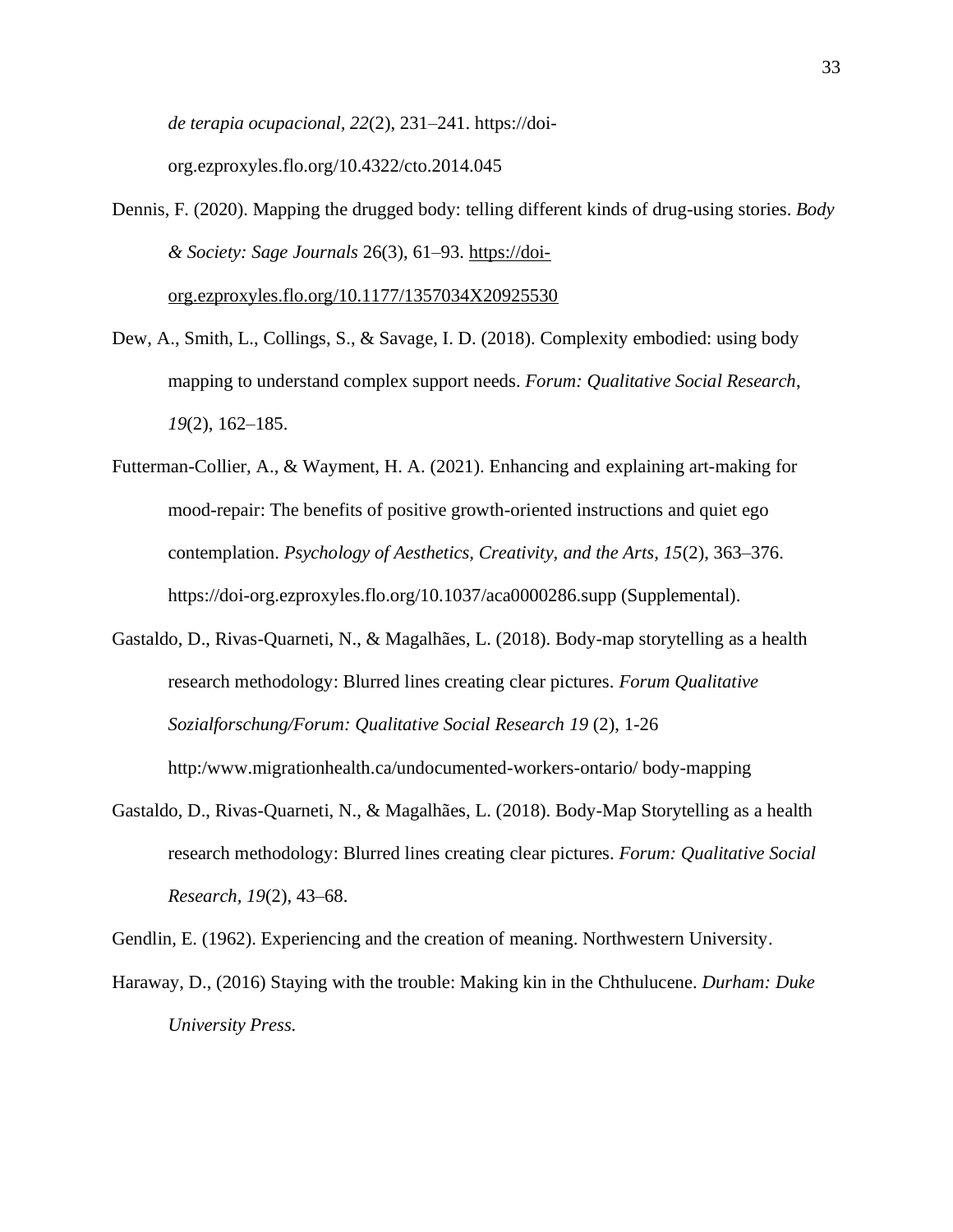- Harries, J., Constant, D., Wright, V., Morroni, C., Müller, A., & Colvin. C. J., (2019). A multidimensional approach to inform family planning needs, preferences and behaviours amongst women in South Africa through body mapping. *Reproductive Health, 16*(1), 1– 11.<https://doi-org.ezproxyles.flo.org/10.1186/s12978-019-0830-6>
- de Jager, A., Tewson, A., Ludlow, B., & Boydell, K., (2016). Embodied ways of storying the self: A systematic review of body-mapping. *Forum: Qualitative Social Research, 17*(2).
- Jalambadani, Z., & Borji, A., (2019). Effectiveness of mindfulness-based art therapy on healthy quality of life in women with breast cancer. *Asia-Pacific Journal of Oncology Nursing, 6*(2), 193–197. https://doi-org.ezproxyles.flo.org/10.4103/apjon.apjon\_36\_18
- Kabat-Zinn, J. (2014). Wherever you go, there you are: mindfulness meditation in everyday life (First Hachette books trade edition: December 2014.). Hachette Books.
- Kogan, L. R., & Bussolari, C., (2021). Exploring the potential impact of a virtual body scan meditation exercise conducted with pet dogs on recipients and facilitators. *Frontiers in Psychology, 12*.<https://doi-org.ezproxyles.flo.org/10.3389/fpsyg.2021.698075>
- Lubbers, D. (2019). Bodymap protocol: Integrating art therapy and focusing in the treatment of adults with trauma. *International Body Psychotherapy Journal*, *18*(2), 86-105.
- Lys, C. (2018). Exploring coping strategies and mental health support systems among female youth in the Northwest Territories using body mapping. *International Journal of Circumpolar Health, 77*(1),1-11. [https://doi-](https://doi-org.ezproxyles.flo.org/10.1080/22423982.2018.1466604)

[org.ezproxyles.flo.org/10.1080/22423982.2018.1466604](https://doi-org.ezproxyles.flo.org/10.1080/22423982.2018.1466604)

Macken, S., Nathan, S., Jersky, M., Boydell, K.M., & Gibson, A., (2021). Body mapping in a drug and alcohol treatment program: Eliciting new identity and experience. *International*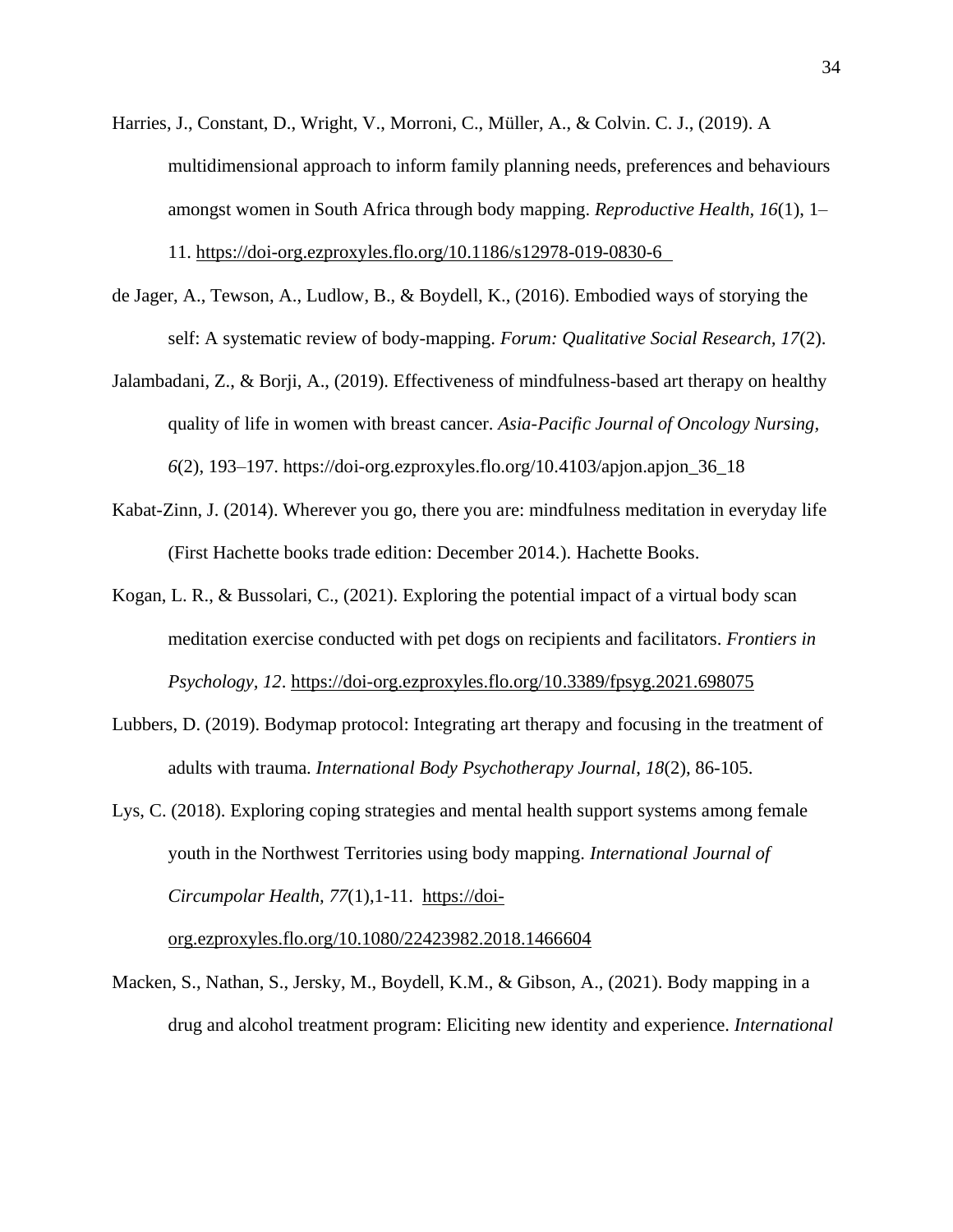*Journal of Environmental Research and Public Health, 18*(9), 4942. [https://doi](https://doi-org.ezproxyles.flo.org/10.3390/ijerph18094942)[org.ezproxyles.flo.org/10.3390/ijerph18094942](https://doi-org.ezproxyles.flo.org/10.3390/ijerph18094942)

- Malchiodi, C. A., & Perry, B. D. (2015). Creative interventions with traumatized children (Second edition.). The Guilford Press.
- McCorquodale, L., & DeLuca, S., (2020). You want me to draw what? Body mapping in qualitative research as Canadian socio-political commentary. *Forum: Qualitative Social Research, 21*(2).<https://doi-org.ezproxyles.flo.org/10.17169/fqs-21.2.3242>
- Orchard, T., Smith, T., Michelow, W., Salters, K., & Hogg, B., (2014). Imagining adherence: Body mapping research with HIV-positive men and women in Canada. *AIDS Research and Human Retroviruses, 30*(4), 337-338.
- Orchard, T. (2017). Remembering the body: Ethical issues in body mapping research. Springer, Springer Briefs in Anthropology. Doi: 10.1007/978-3-319-49861-4 <https://link.springer.com/book/10.1007/978-3-319-49861-4?noAccess=true>
- Rappaport, L. (2010). Focusing-Oriented Art Therapy: Working with Trauma. *Person-Centered & Experiential Psychotherapies*, *9*(2), 128–142. [https://doi-](https://doi-org.ezproxyles.flo.org/10.1080/14779757.2010.9688513)

[org.ezproxyles.flo.org/10.1080/14779757.2010.9688513](https://doi-org.ezproxyles.flo.org/10.1080/14779757.2010.9688513)

- Richter, F., Strauss, B., Braehler, E., Altmann, U., & Berger, U. (2016). Psychometric properties of a short version of the Eating Attitudes Test (EAT-8) in a German representative sample. *Eating Behaviors, 21*, 198–204.<https://doi.org/10.1016/j.eatbeh.2016.03.006>
- Ryan, S., Ussher, J. M., & Hawkey, A. (2022). Mapping the abject: Women's embodied experiences of premenstrual body dissatisfaction through body-mapping. *Feminism & Psychology, 1.* <https://doi-org.ezproxyles.flo.org/10.1177/09593535211069290>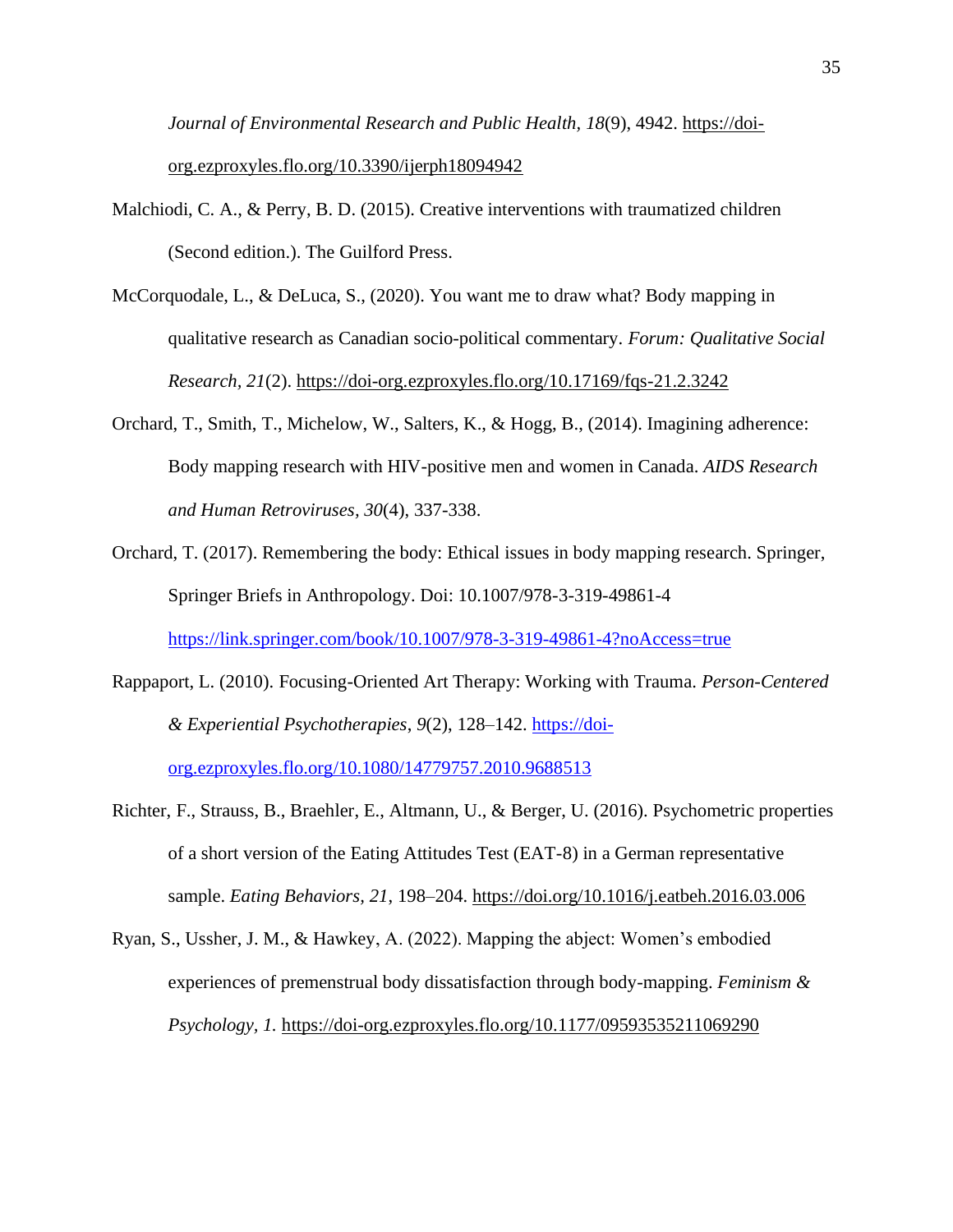- Schino, G., van Klaveren, L-M., Gallegos González, H., & Cox, R. F. A. (2021). Applying bodily sensation maps to art-elicited emotions: An explorative study. *Psychology of Aesthetics, Creativity, and the Arts*. <https://doi.org/10.1037/aca0000444>
- Schultchen, D., Messner, M., Karabatsiakis, A., Schillings, C., & Pollatos, O. (2019). Effects of an 8-week body scan intervention on individually perceived psychological stress and related steroid hormones in hair. *Mindfulness, 10*(12), 2532–2543.
- Skop, M. (2016). The art of body mapping: A methodological guide for social work researchers. *Aotearoa New Zealand Social Work, 28*(4), 29-43.
- Solomon, J. (2002). Living with  $X''$ : A body mapping journey in time of HIV and AIDS. *Facilitator's Guide. Psychosocial Wellbeing Series*.
- de Souza, Ventura, C. A. A., de Oliveira, J. L. G., Gaino, L.V., Monteiro, J.C.S., de Oliveira, J.L., de Almeida, L.Y., Richter, S., & Saint-Arnault, D., (2021). Experience of vulnerable women narrated through the body-mapping technique. *International Journal of Environmental Research and Public Health, 18*(13094), 13094. [https://doi](https://doi-org.ezproxyles.flo.org/10.3390/ijerph182413094)[org.ezproxyles.flo.org/10.3390/ijerph182413094](https://doi-org.ezproxyles.flo.org/10.3390/ijerph182413094)
- Steiner, M., Macdougall, M., & Brown, E. (2003). The premenstrual symptoms screening tool (PSST) for clinicians. *Archives of Women's Mental Health, 6*(3), 203–209. https://doi.org/10. 1007/s00737-003-0018-4
- Ussher, J. M., & Perz, J. (2017). Evaluation of the relative efficacy of a couple cognitivebehaviour therapy (CBT) for Premenstrual Disorders (PMDs), in comparison to one-toone CBT and a wait list control: A randomized controlled trial. *PLoS ONE, 12*(4), e0175068. https://doi.org/ 10.1371/journal.pone.0175068